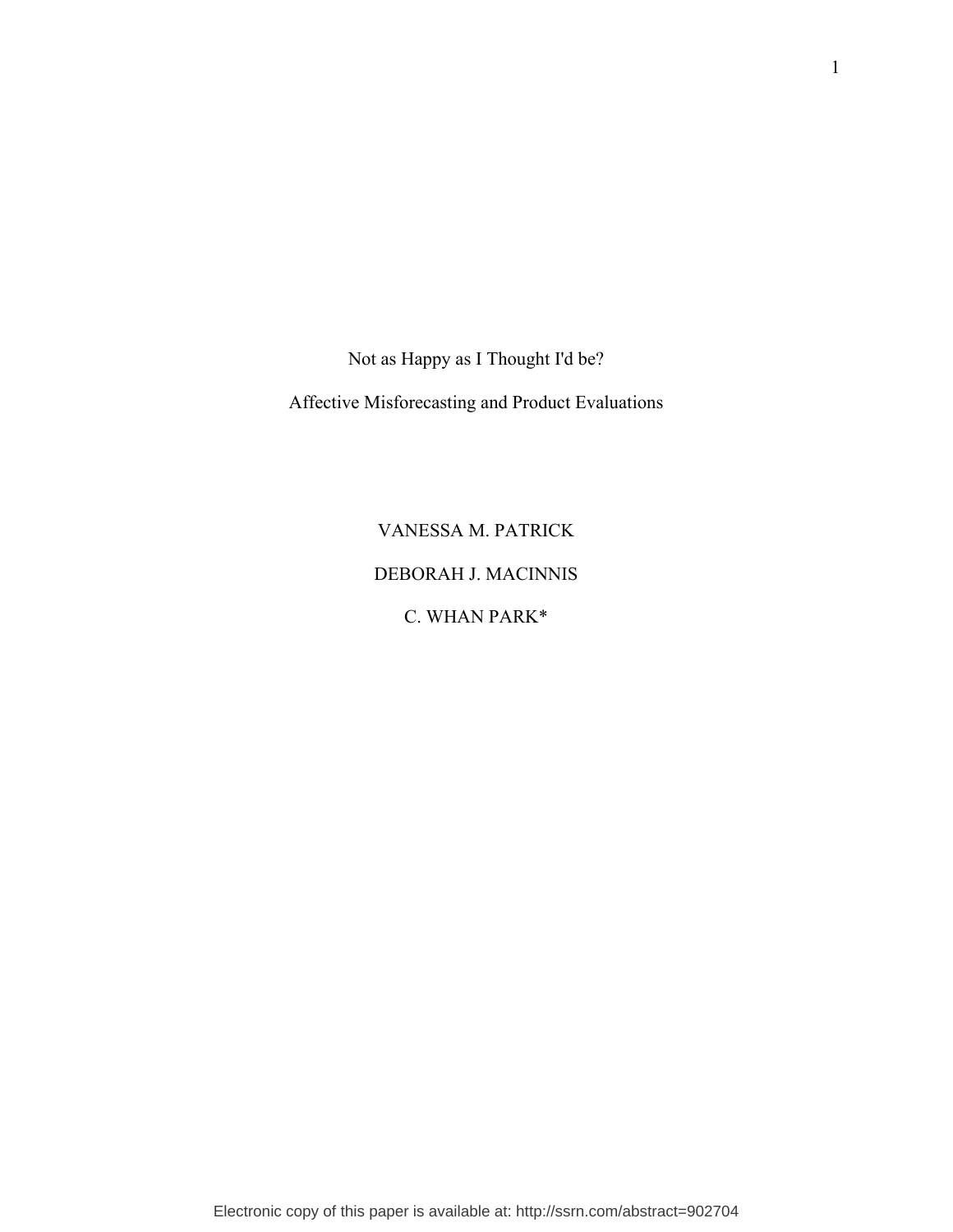\* Vanessa M. Patrick is an Assistant Professor of Marketing in the Terry College of Business, The University of Georgia, Athens, GA 30602 (vpatrick@uga.edu). Deborah J. MacInnis is a Professor of Marketing at the Marshall School of Business, University of Southern California, Los Angeles, CA 90089 (macinnis@almaak.usc.edu) and C. Whan Park is the Joseph W. DeBell Distinguished Professor of Marketing at the Marshall School of Business, University of Southern California, Los Angeles, CA 90089 (choong@marshall.usc.edu). The paper is based on the first author's doctoral dissertation. The authors thank Professor Andrew Geers, University of Toledo, for the stimulus used in study one and Professor Turci-Escobar, University of Georgia, for his expertise in helping identify the stimuli for study two. The authors acknowledge the helpful input of the editor, associate editor, and reviewers. The authors also thank Amar Cheema, Sasha Fedorikhin and Shashi Matta for their comments and suggestions on an earlier draft of this manuscript.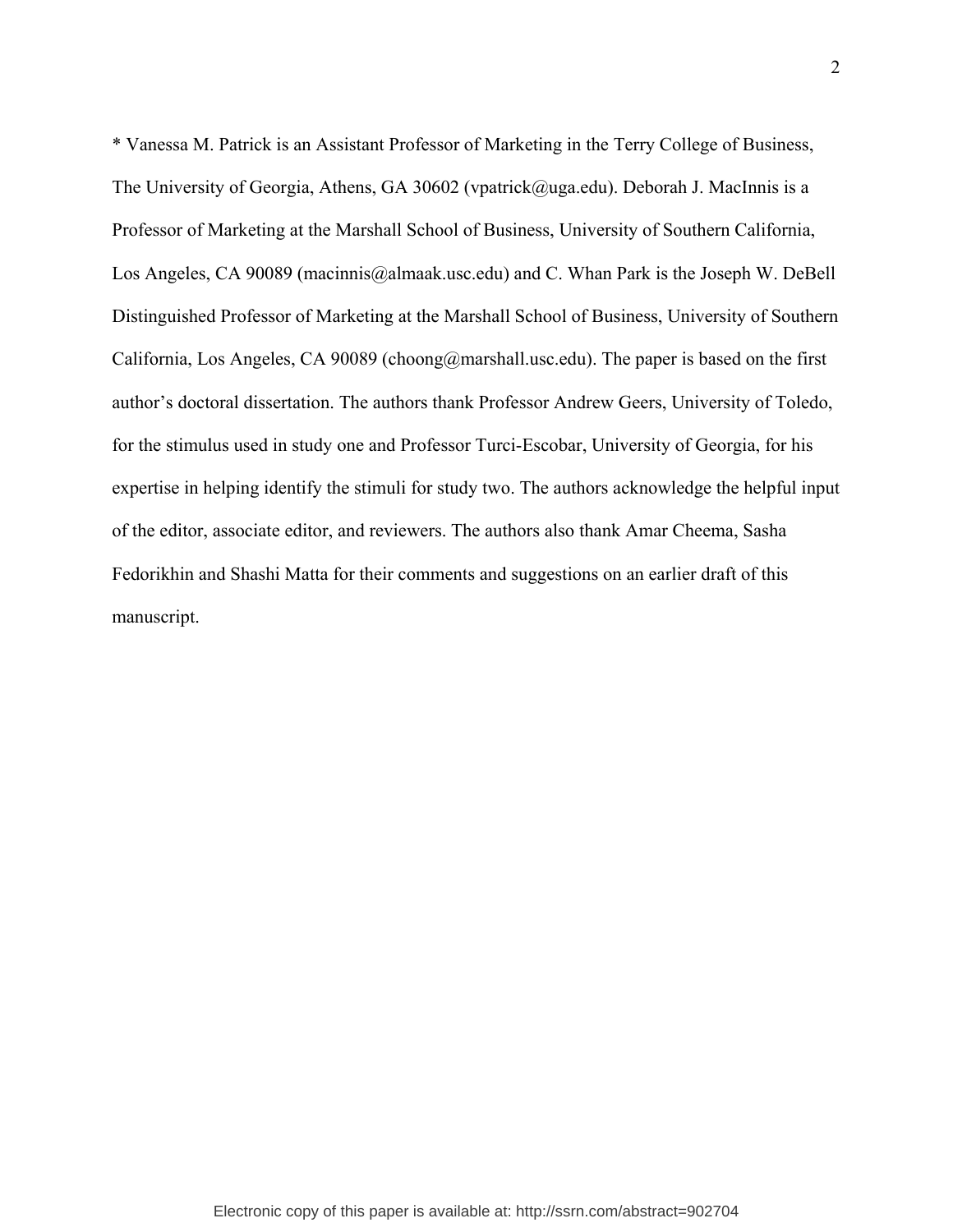The authors introduce the concept of affective misforecasting (AMF) and study its impact on product evaluations. Study one examines *whether* and *when* AMF affects evaluations, finding that AMF impacts evaluations when the affective experience is worse (but not when better) than forecasted. Study two tests a process model designed to understand *how* and *why* AMF influences evaluations. The extent of elaboration is shown to underlie the observed effects. The studies demonstrate the robustness of the findings by controlling for alternative factors, specifically experienced affect, expectancy-disconfirmation, and actual performance, which might impact these judgments.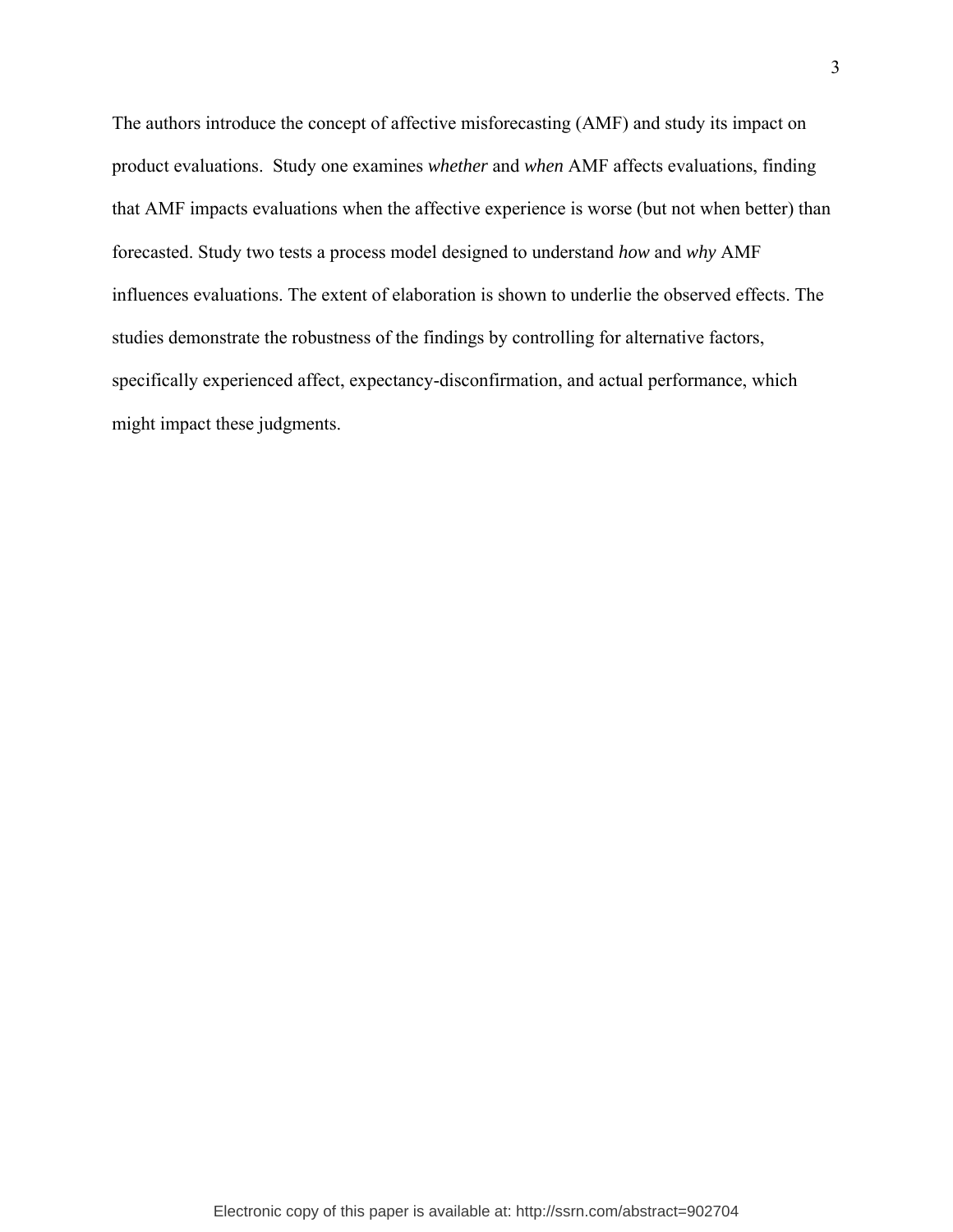In daily life, we frequently anticipate how our decisions and choices will make us feel; from picking an ice-cream flavor to choosing a partner. Prior research confirms that consumers engage in affective forecasting (Gilbert et al. 1998; also termed hedonic forecasting, Mellers, Ritov, and Schwartz 1999; or affective prediction, Loewenstein and Schkade 1999); meaning they anticipate or forecast how they will feel in the future. Research also demonstrates that choices are often based on the feelings one anticipates will arise from the choice (Mellers et al. 1999; Shiv and Huber 2000). In fact, March (1978) proposes that all decisions involve the prediction of future tastes or feelings and that the ability to predict these affective states is a key feature in decision-making.

Unfortunately, people are often poor predictors of future affective states (Gilbert et al. 1998; Loewenstein and Schkade 1999), leading experienced affect to deviate from anticipated (forecasted) affect. We term this deviation or gap "affective misforecasting" (henceforth AMF). While considerable consumer research suggests that experienced affect impacts evaluative judgments like brand attitudes and consumer satisfaction, little is known about whether, when, how and why AMF impacts these evaluations. This research aims to address these issues.

In the following sections we review the AMF construct and use extant theory to develop a conceptual model and a set of hypotheses regarding the impact of AMF on evaluations. The hypotheses are tested in two studies. Study one examines *whether* and *when* AMF influences evaluative judgments. Study two tests a process model designed to understand *how* and *why* this occurs. We contribute to the literature by showing (1) that AMF has an asymmetric impact on evaluative judgments such that AMF influences evaluation when consumers feel worse than forecasted but not when they feel better than forecasted, (2) that this asymmetric impact of AMF is explained by a process of elaboration, and (3) that AMF is a unique construct that has an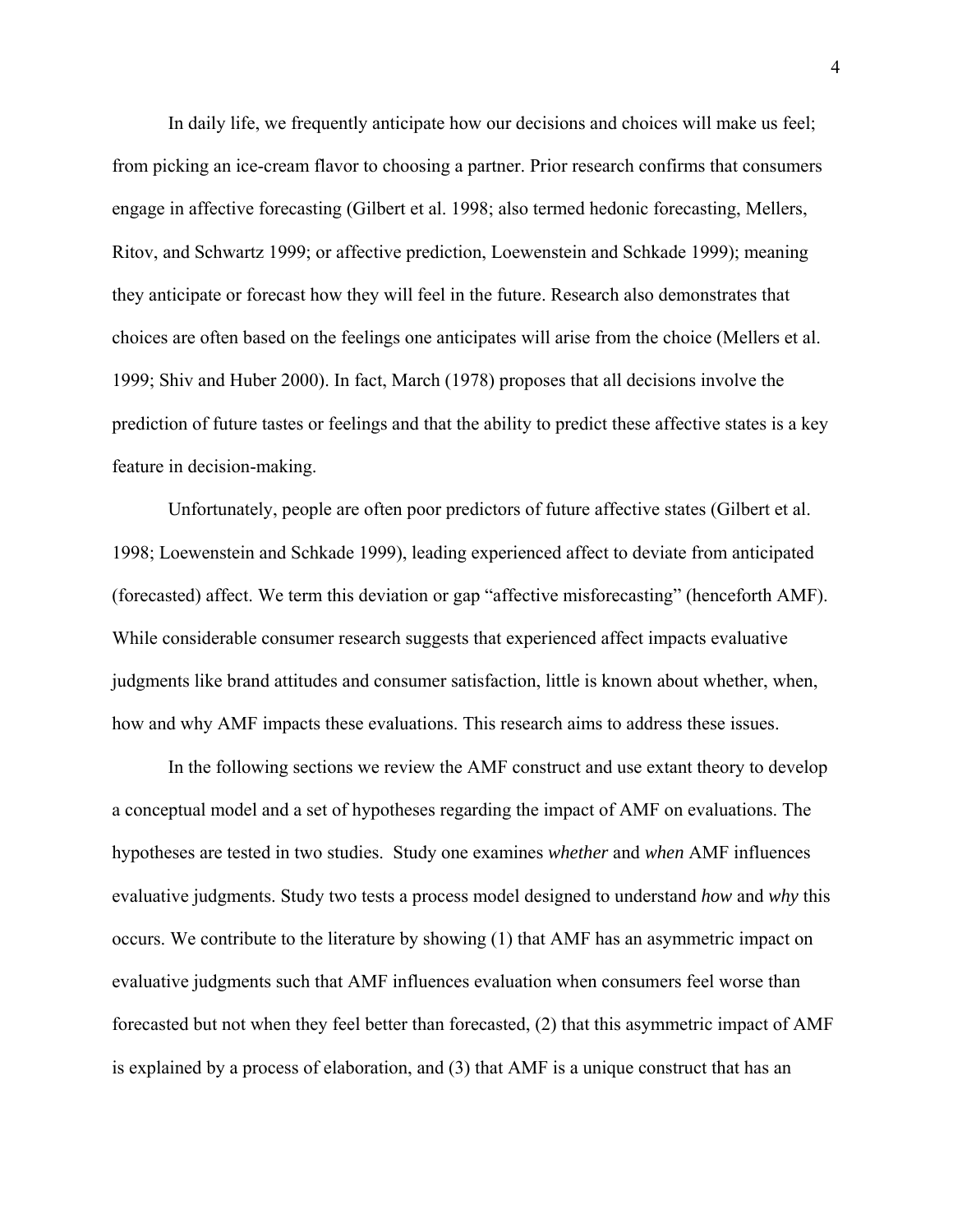impact on evaluation even when related constructs like expectancy disconfirmation, experienced affect and actual performance are controlled. Finally, the implications of this research and directions for future research are discussed.

### **AFFECTIVE MISFORECASTING**

Although anticipated feelings can impact choice and decision making, these affective forecasts are susceptible to a variety of errors and biases that reduce their accuracy (Gilbert et al. 1998; Loewenstein and Schkade 1999; Wilson and Gilbert 2003). Indeed, research finds that experienced affect often differs from anticipated affect and that affective misforecasting occurs. Affective misforecasting is defined as the deviation of (or difference between) experienced and anticipated affect. Marriage, for instance, involves making a forecast of how happy one is likely to feel about one's spouse "till death do you part"; divorce rates are evidence of the erroneous nature of this prediction.

#### Dimensions of Affective Misforecasting

Affective misforecasting can be described along the dimensions of duration, direction and magnitude (c.f. Wilson and Gilbert 2003). Duration refers to the length of time one anticipates feeling a certain way. Direction refers to whether one feels better or worse than forecasted. Magnitude refers to the extent of deviation or the size of the gap between forecasted and experienced affect. For instance, one might anticipate being "down in the dumps" forever rather than for just a few days (misprediction of duration), anticipate feeling happy but feel sad instead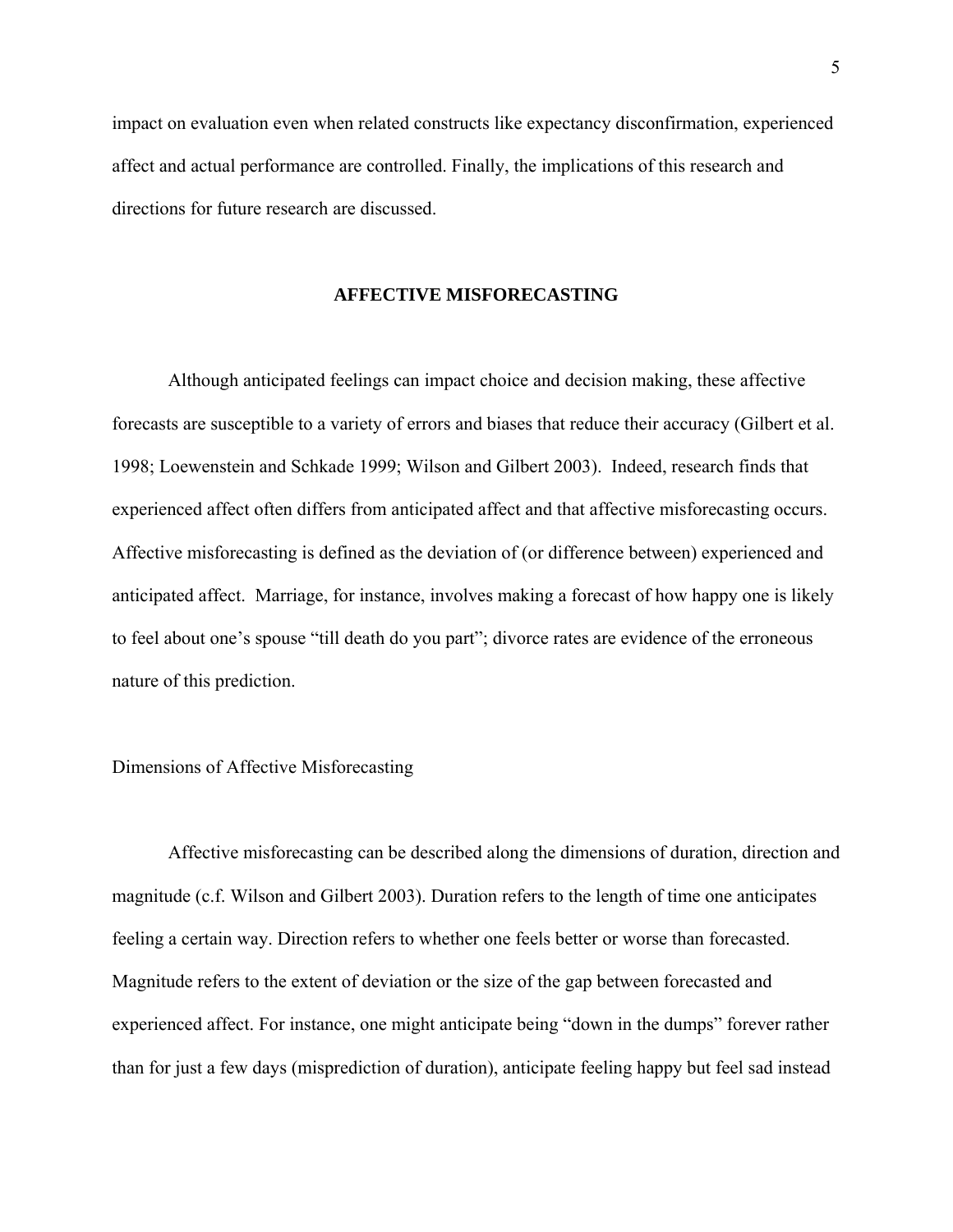(misprediction of direction), or anticipate being overcome with joy but instead feel mildly happy (misprediction of magnitude).

The bulk of research on AMF in psychology concerns the misprediction of duration (also called the durability or impact bias). That research finds that people are notoriously inaccurate at predicting how long they will feel a certain way (Gilbert et al. 1998). In general, people overestimate how long they will feel bad (or good) after a negative (or positive) future event. A variety of sources of misforecasting have been identified (Patrick and MacInnis forthcoming; Wilson and Gilbert 2003).

Under-explored in the domain of affective forecasting, but central to the current research, is the influence of AMF of direction and magnitude on product evaluations. Thus, we examine whether people feel better than or worse than they had forecasted (misprediction of direction) and the extent of their misprediction (how much better or worse they feel) on their evaluations of products/consumption experiences.

## Differentiating AMF from Experienced Affect and Expectancy-Disconfirmation

It is important to note that feeling worse or better than forecasted (i.e. the direction of AMF), should not be confused with feeling bad or good (i.e., the valence of experienced affect). Experienced affect is defined as the feelings one has at the time of rendering an evaluative judgment. Affective misforecasting refers to the *difference in affect* between this experience and what was forecasted. The two can be independent. For example, consumers who buy a new car can feel good (positive experienced affect) even though they feel worse than forecasted (e.g., because they didn't get the deal they wanted). Likewise, consumers who have gotten a cavity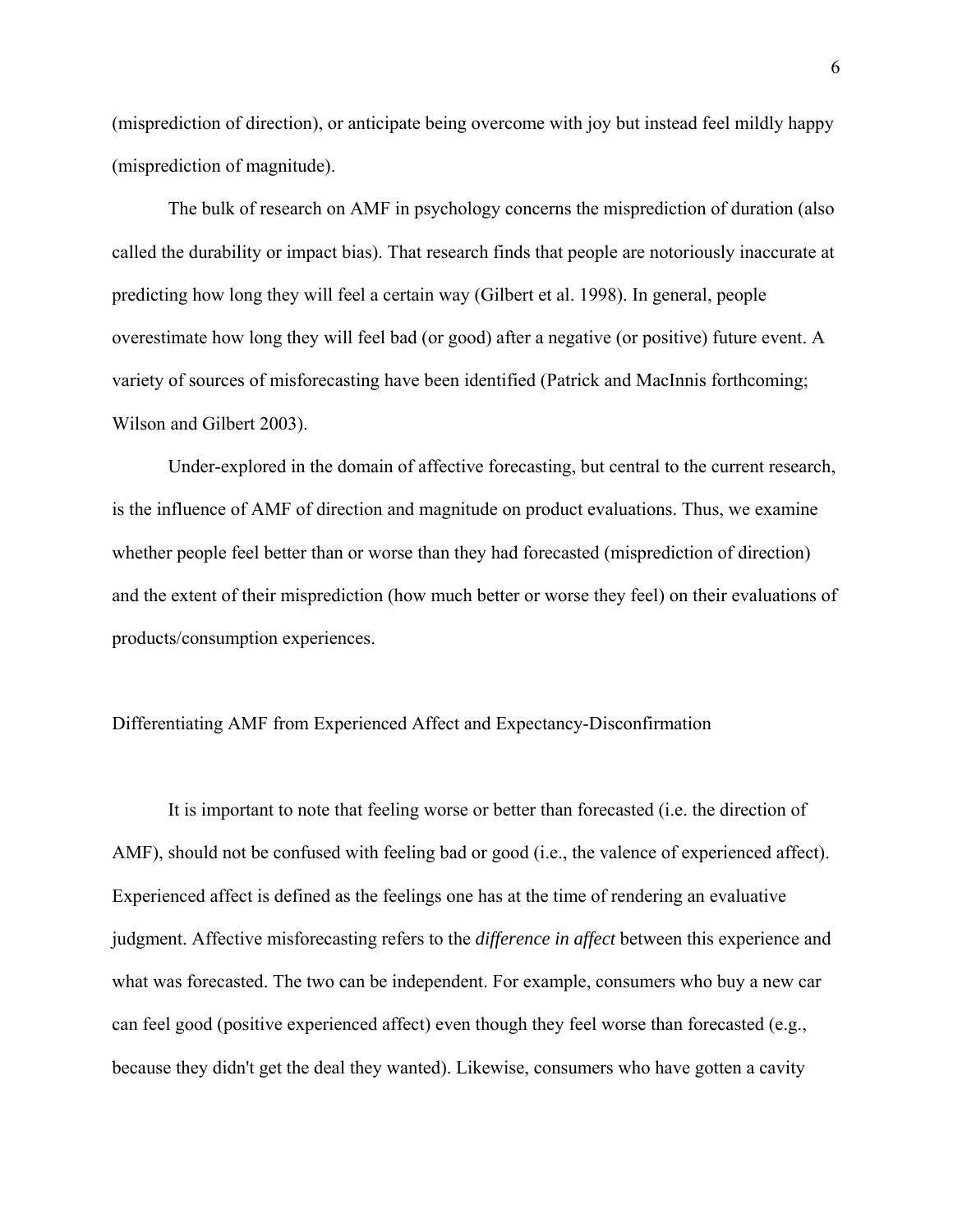treated may be in pain and experience negative affect but feel better than forecasted (e.g., because the prescribed painkiller worked). While in some cases consumers who feel worse (better) than forecasted do experience overall negative (positive) feelings, affective misforecasting of direction and experienced affect are conceptually distinct and hence can exert independent effects on evaluations.

It is also important to differentiate AMF from the concept of expectancy-disconfirmation used in the satisfaction literature. Since both AMF and expectancy-disconfirmation involve some type of misprediction and since expectancy-disconfirmation has already been established as an antecedent to post-purchase evaluations (Oliver 1993) one might argue that AMF is captured by the expectancy-disconfirmation concept. However, AMF and expectancy-disconfirmation are conceptually distinct. Specifically, expectancy-disconfirmation is based on predictions at the level of product attributes or product performance. AMF is based on predictions of the affective experience evoked by consumption. Thus, AMF focuses on affect, while expectancydisconfirmation has a more cognitive bent.

The goal of consumption determines the relative importance of affective versus cognitive considerations in evaluative judgments (Pham 1998). Specifically, cognitive considerations outweigh affective considerations when the goals are functional (i.e., instrumental). This makes intuitive sense since activation of a functional goal focuses attention on the product and its performance and encourages a rational reasoned assessment of actualized product attribute performance relative to that expected (Fishbein and Ajzen 1975). Product evaluations are thus a function of the extent to which the product's attributes and benefits meets these functional goals (e.g., Bagozzi and Dholakia 1999; Voss, Spangenberg and Grohmann 2003). On the other hand, the reliance on affective (vs. cognitive) factors in evaluations is greater when the consumption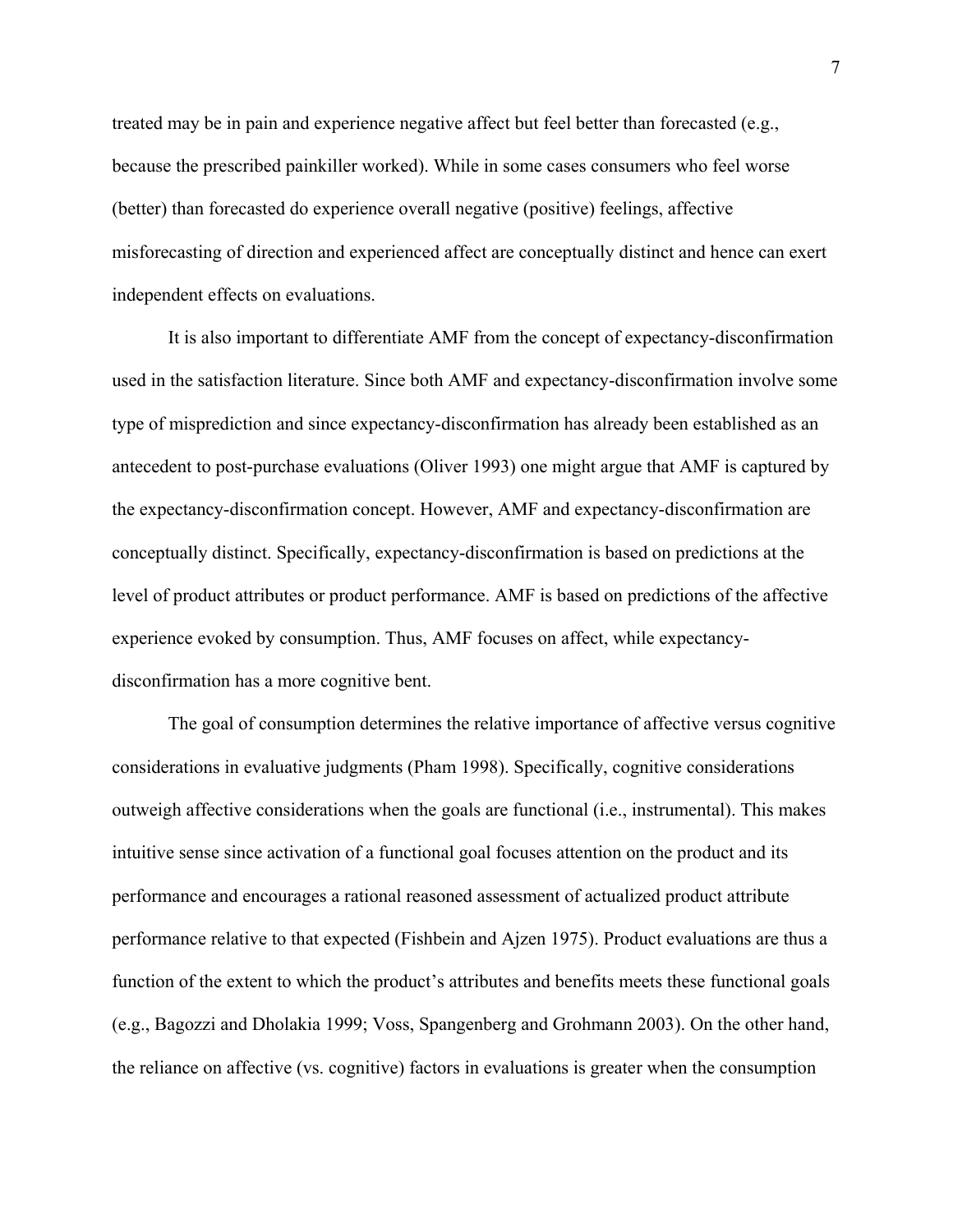goal is hedonic (i.e., consummatory). This idea is supported by findings on the impact of subjective criteria such as feelings on post-purchase evaluations (Pham 1998; Westbrook and Oliver 1991). Thus, the affective route (AMF) is conceptually distinct from the cognitive route (expectancy disconfirmation) and is likely to impact evaluations when the consumption goal is hedonic as the goal focuses attention on the self and feelings, as opposed to the product and its attributes.

Furthermore, AMF also focuses on predictions while expectancy-disconfirmation focuses on expectations. Forecasts reflect what one predicts will happen; expectations reflect likelihood judgments about the probability of the occurrence of a given outcome. Predictions about what will happen and expectations about what is probable relate to Boulding et al's. (1993) discussion of "will expectations" versus "should expectations". Further evidence for their distinction comes from Boulding et al's finding that "will" and "should" expectations had different effects on evaluations of service quality. Notably here, however, we focus on forecasts (or "will expectations) that pertain to one's own affective experiences as opposed to other more generalized outcomes. Evidence that the gap between forecasted and experienced affect is distinct from expectancy disconfirmation should be evident if each exerts an independent impact on evaluations.

#### **CONCEPTUAL MODEL AND HYPOTHESES**

The conceptual model driving this research is shown in figure 1. As shown, we posit that the interaction of direction and magnitude of AMF impacts evaluations. Specifically, we propose an asymmetric impact of AMF on evaluations, showing that the magnitude of AMF impacts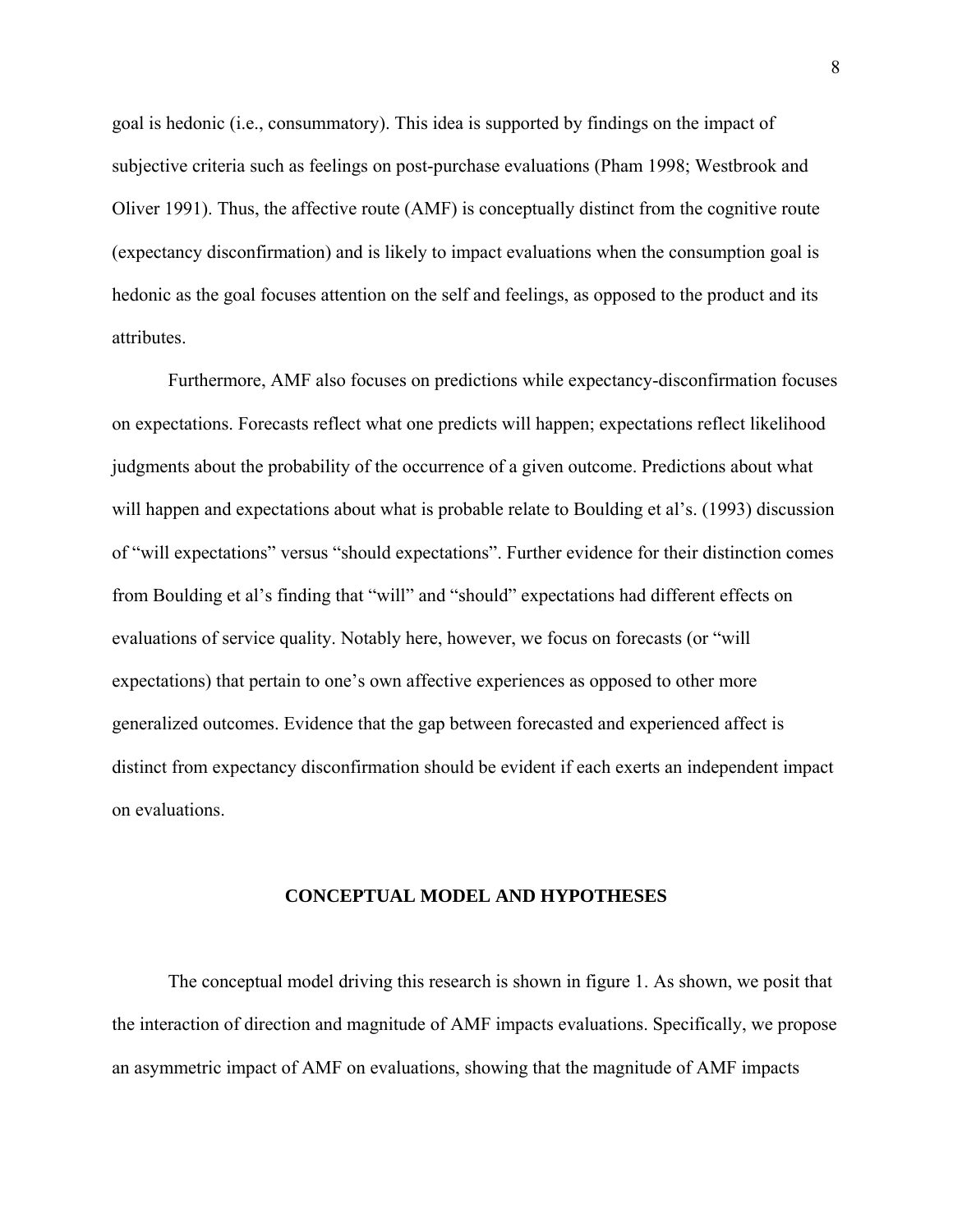evaluations only when feelings are worse (vs. better) than forecasted. Study two is designed to investigate whether elaboration is the process underlying the impact of AMF on evaluation. We propose that when affect is worse (versus better) than forecasted consumers elaborate on the cause of their feelings. Such elaboration increases the informative value of AMF and makes it more diagnostic in its impact on evaluations. We demonstrate that these effects are observed even when controlling for other predictors of evaluative judgments (i.e., experienced affect, performance, and expectancy-disconfirmation).

Insert figure 1 about here

 $\frac{1}{2}$ 

 $\mathcal{L}_\text{max}$ 

## **STUDY 1: THE ASYMMETRIC EFFECT OF AMF ON EVALUATIONS**

A primary objective of study one was to examine the direction and magnitude dimensions of AMF on evaluation. This issue is interesting because varying theoretical perspectives make different predictions about which of these dimensions impacts evaluations.

A large body of research supports a congruency perspective (Mayer et al. 1992) such that consumers tend to make evaluations in line with the valence of their feelings. Generalizing to an AMF context, one might expect that the direction of AMF alone impacts evaluations. Thus, consumers would render more positive evaluations of a product or experience when feeling better than forecasted and more negative evaluations when feeling worse than forecasted as shown in figure 2a. If true, one would predict that: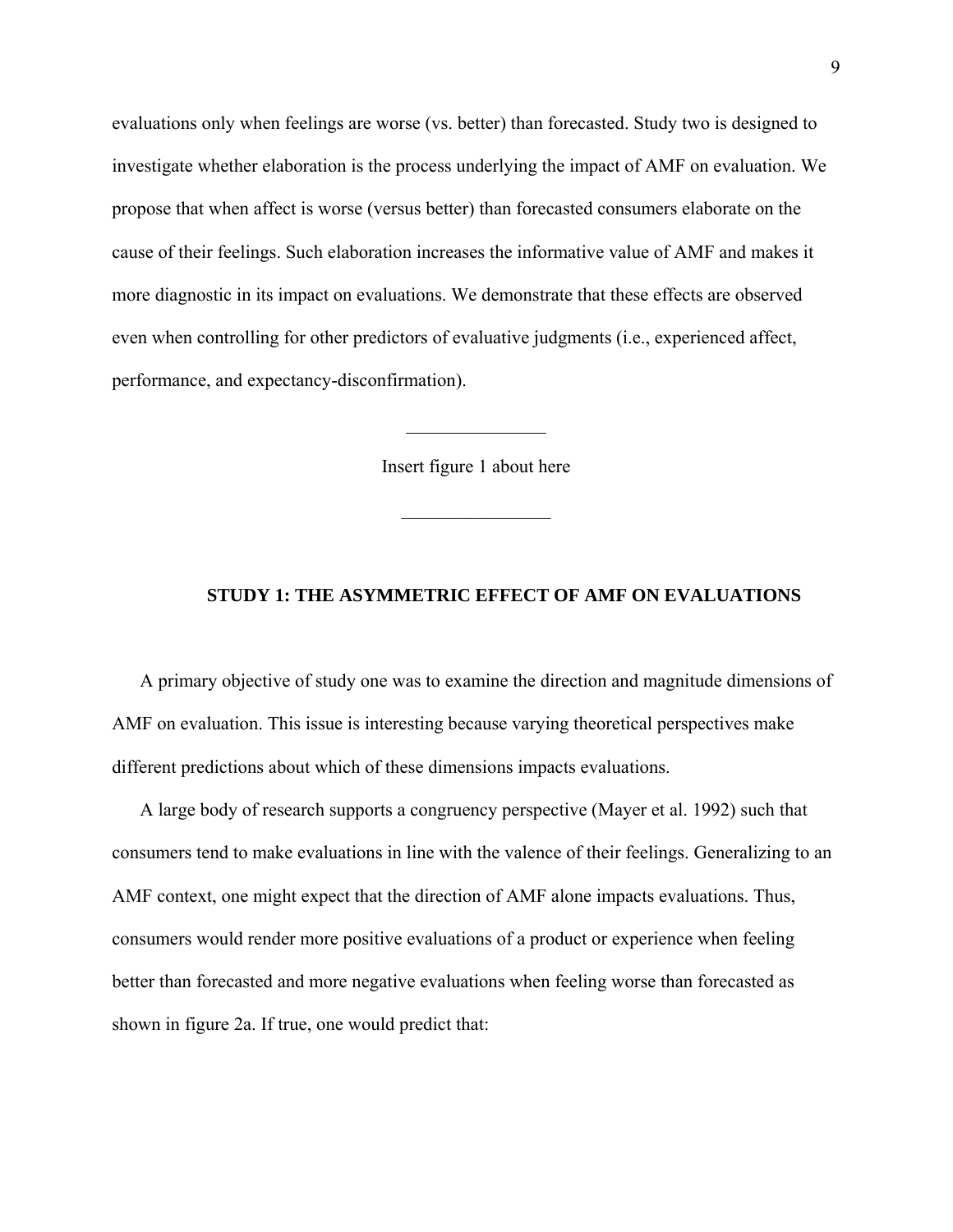**H1a**: Consumers are likely to have more positive product evaluations when the outcome is better than forecasted and more negative product evaluations when the outcome is worse than forecasted.

Insert figure 2 about here

 $\frac{1}{2}$ 

 $\frac{1}{2}$ 

A second perspective is suggested by figure 2b. Specifically some research suggests that negatively (but not positively) valenced feelings provide *information value* (Schwarz and Clore 1988; Skowronski and Carlston 1989). Schwarz and Clore (1988) propose that in order to evaluate objects, people ask themselves "how do I feel about it?" Schwarz' (1990) feelings-asinformation model asserts that positive feelings inform the person that the environment is safe, reducing their motivation to scrutinize information and increasing their use of positive feelings as a heuristic in evaluation. In contrast, negative feelings suggest a problem and prompt systematic analysis and vigilance. As such, one attends to and elaborates on one's feelings and the environmental circumstances that caused them.

This motivational impact of negative affect is further supported by research on the differential impact and diagnosticity of negative information in evaluative judgments. That research argues that affect of different valence may not have equal impact on evaluations. Specifically, negative information is more attention getting, more accessible in memory, and is weighted more heavily in forming evaluations than is positive information (Taylor and Fiske 1978; Kanouse and Reid 1972; Herr, Kardes and Kim 1991). Negative information requires more information processing as it is threatening in comparison with the more benign environmental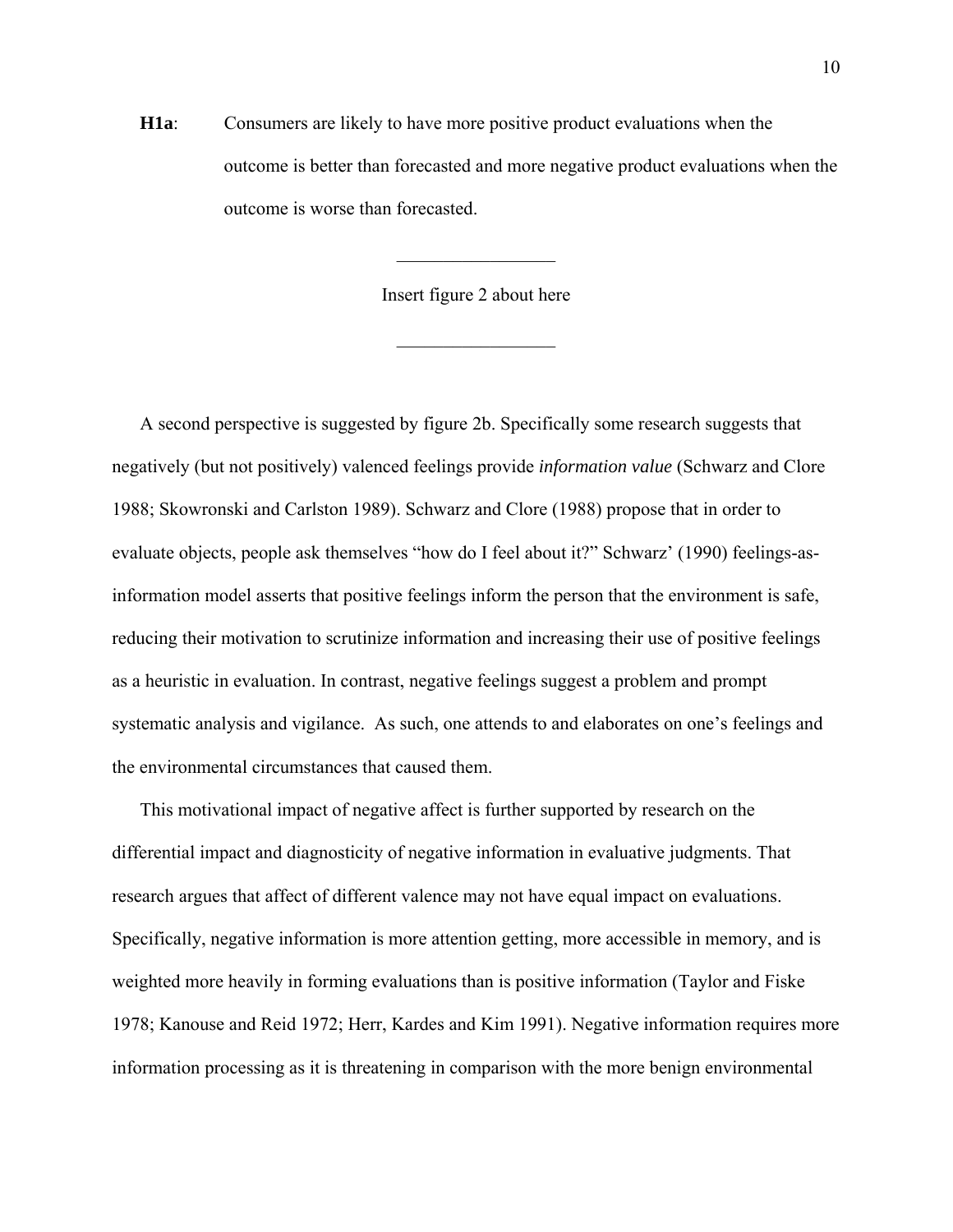possibilities suggested by positive information (Schwarz 1990). These ideas have also been supported by work in neuropsychology (Ito et al. 1998). Although negative affect is not the same as feeling worse than forecasted, evidence for the proposed effect would extend research on the negativity effect by suggesting that like negative feelings, feeling worse than forecasted may also be attention getting, impact information processing, and have greater informative value by its presumed diagnosticity. This perspective of the selective reliance on affective information in evaluation is consistent with, and central to, the feelings-as-information paradigm (see Pham 2005 for discussion).

Consistent with figure 2b, this second perspective suggests that the impact of the magnitude of AMF on evaluation depends on (is moderated by) the direction of AMF. If consumers feel worse than forecasted, they pay attention to the extent (magnitude) of AMF, and use the information in forming evaluations. When feelings are worse than forecasted, the greater the magnitude of AMF, the greater the informative value of AMF, and the more negatively they will evaluate the product or experience. In contrast, when consumers feel better than forecasted they are not motivated to attend to the discrepancy. As such, the magnitude of AMF has a lesser opportunity to impact evaluations. Thus:

**H1b:** The magnitude of AMF is likely to have a greater impact on evaluations when feelings are worse than forecasted than when feelings are better than forecasted.

### Objectives, Design and Procedure

To test hypothesis 1, respondents were randomly assigned to one of four conditions in which feelings were better versus worse than forecasted and in which the magnitude of the AMF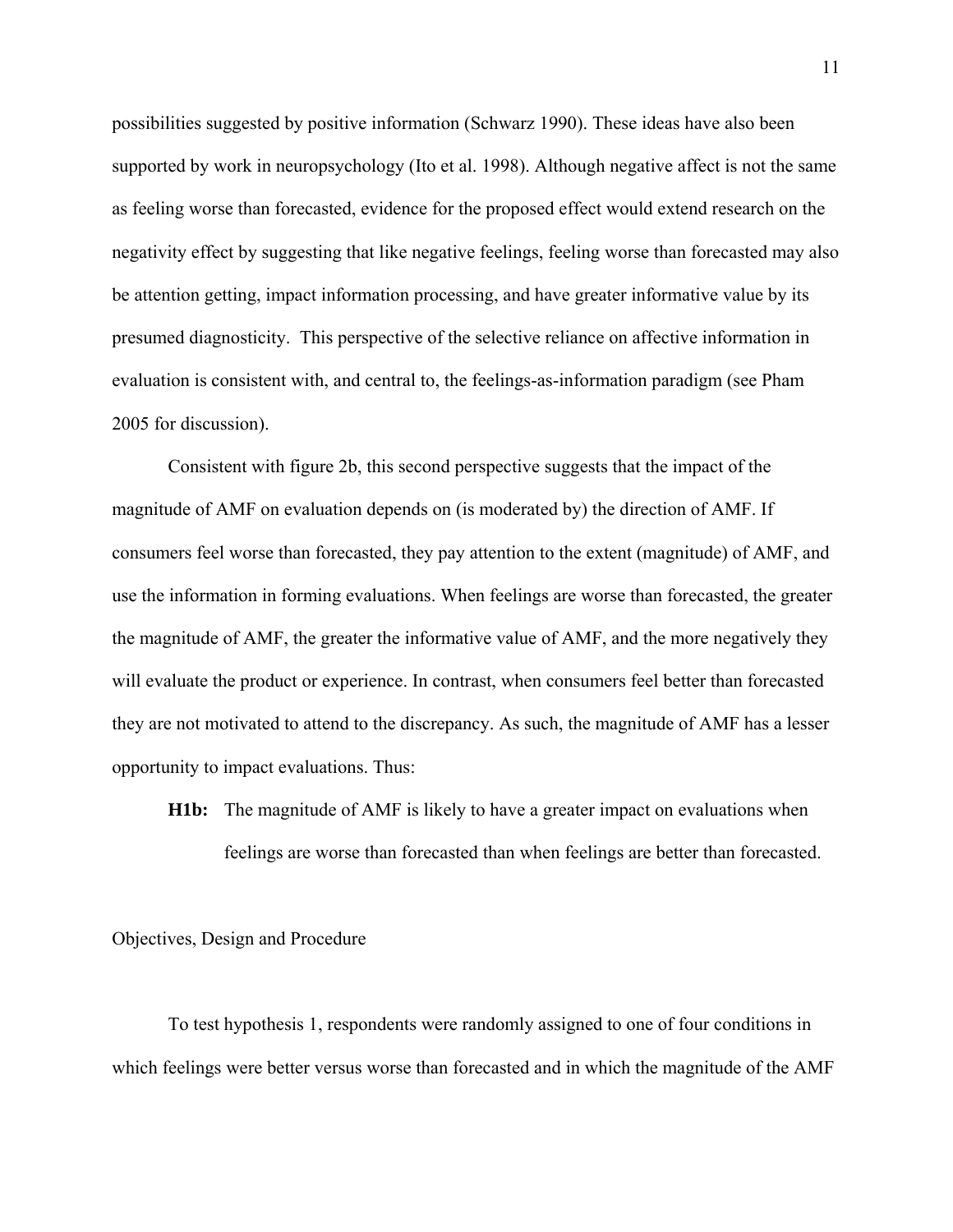was large versus small. We also included a neutral control group where forecasted affect was manipulated to be the same as experienced affect. Direction and magnitude of AMF were manipulated using a method adapted from Geers and Lassiter (2002).

Respondents read that they would participate in a study on the psychology of film appreciation. They were induced to believe that they would watch a film clip that was (a) great, (b) just OK, (c) neither good nor bad, (d) somewhat bad, or (e) very bad. Participants completed manipulation check items designed to assess their predicted affect after viewing the film and reported on expected film performance. The AMF manipulation was carried out by having respondents then watch a film clip (called "Don't Shove") shown in prior research to evoke neither positive nor negative affect (used in Geers and Lassiter 2000). Since the movie clip that participants actually viewed was identical and neutral in valence, the manipulation of forecasted affect described above created conditions in which consumers felt (1) much worse than forecasted (2) somewhat worse than forecasted, (3) as predicted, (4) somewhat better than forecasted, or, (5) much better than forecasted. Thus, there were five AMF experimental conditions, two ranging in the degree to which affect was better (much better, somewhat better) than forecasted, two ranging in the degree to which affect was worse than forecasted (much worse, somewhat worse), and one in which affect was the same as forecasted. Participants then evaluated the film and completed measures of experienced affect, performance and expectancydisconfirmation.

*Independent Variables.* AMF was created by manipulating consumers' forecasts of how good or bad the film they were about to see would make them feel. Forecasted affect was created by descriptions of the film, quotes from other students, and the movie's rating on a 5 star system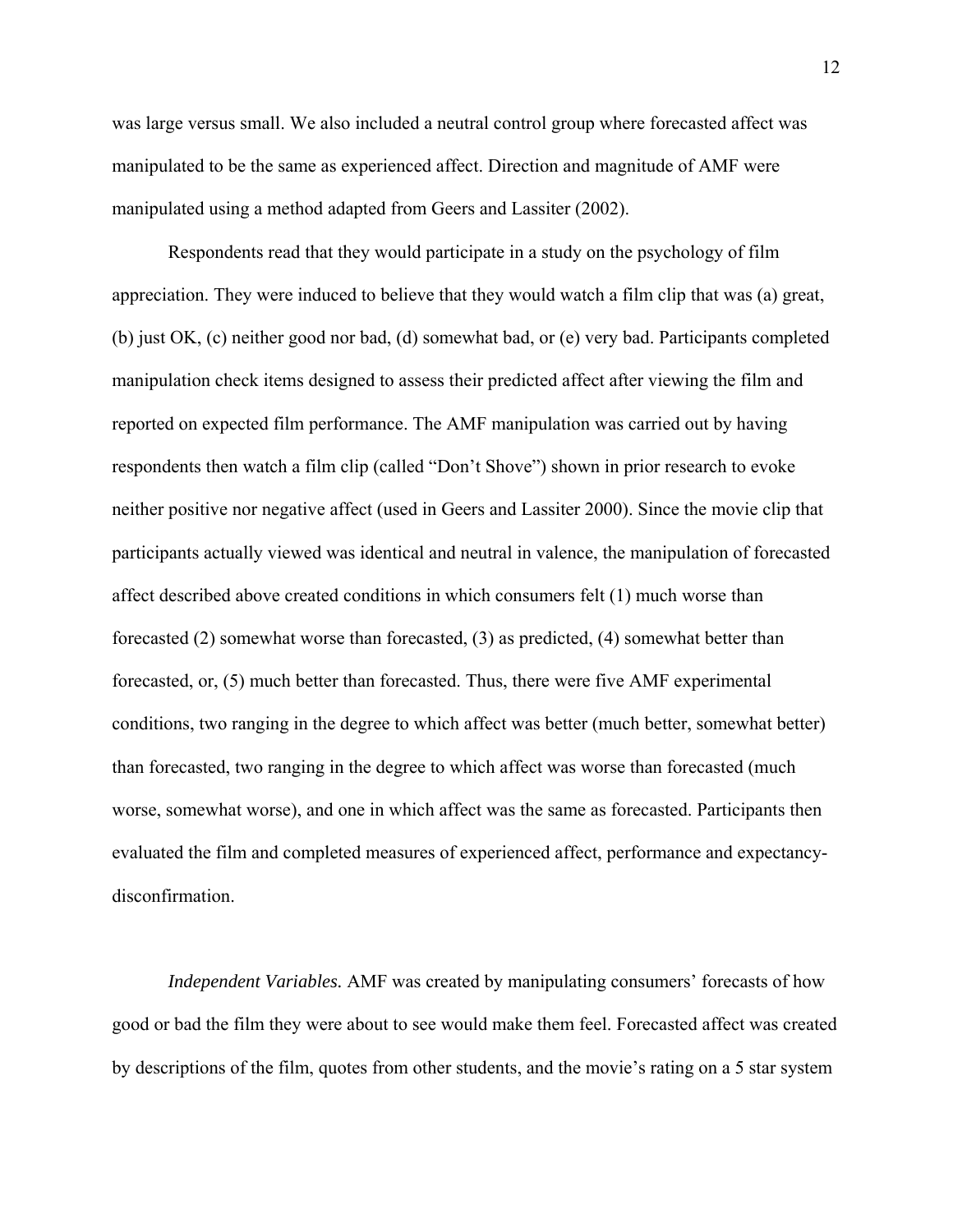purportedly based on the responses of 127 students who had watched it before. For example, participants in the much worse than forecasted condition read, "This film is very popular and has won many awards and received a lot of praise from other students who have watched it." They also read five comments by other students (e.g., "Hilarious!" - Jack, Senior (Business), "Pretty Wild!!"-Todd, Junior (Engineering)).They were also told that the average review for this film by 127 students was five stars (supported by a visual of five gold stars similar to movie ratings on Amazon.com). Thus, actual feelings were much worse than forecasted because forecasted feelings were very positive, while in reality the film evoked only neutral feelings. An analogous system of the valence of quotes and numbers of stars was used to create conditions in which AMF was somewhat worse than forecasted, as forecasted, somewhat better than forecasted and much better than forecasted.

A pretest using 16 participants verified that information about the film created affective forecasts in the appropriate direction. Specifically the positive comments about the film made participants forecast feeling positive  $(M = 8.33)$  while negative comments about the film made respondents forecast feeling less positive  $(M = 1.57; F(1, 14) = 326.73, p < .05; 1 =$  not at all positive and  $9 =$  extremely positive). Pretest results also indicated that positive reviews made participants want to watch the film more than negative reviews did ( $M = 6.88$  vs.  $M = 2.57$ ,  $F(1,14) = 26.62, p < .05$ ). They also verified the believability of the reviews ( $M = 5.00$  vs.  $M =$ 6.00,  $F(1,14) = 1.19$ , *ns*) on nine-point scales.

*Manipulation Checks.* AMF was operationalized as the difference between forecasted and experienced affect. Forecasted and experienced affect were measured using identical feelings scales that tapped entertainment-related feelings relevant to the movie stimulus (Evrard and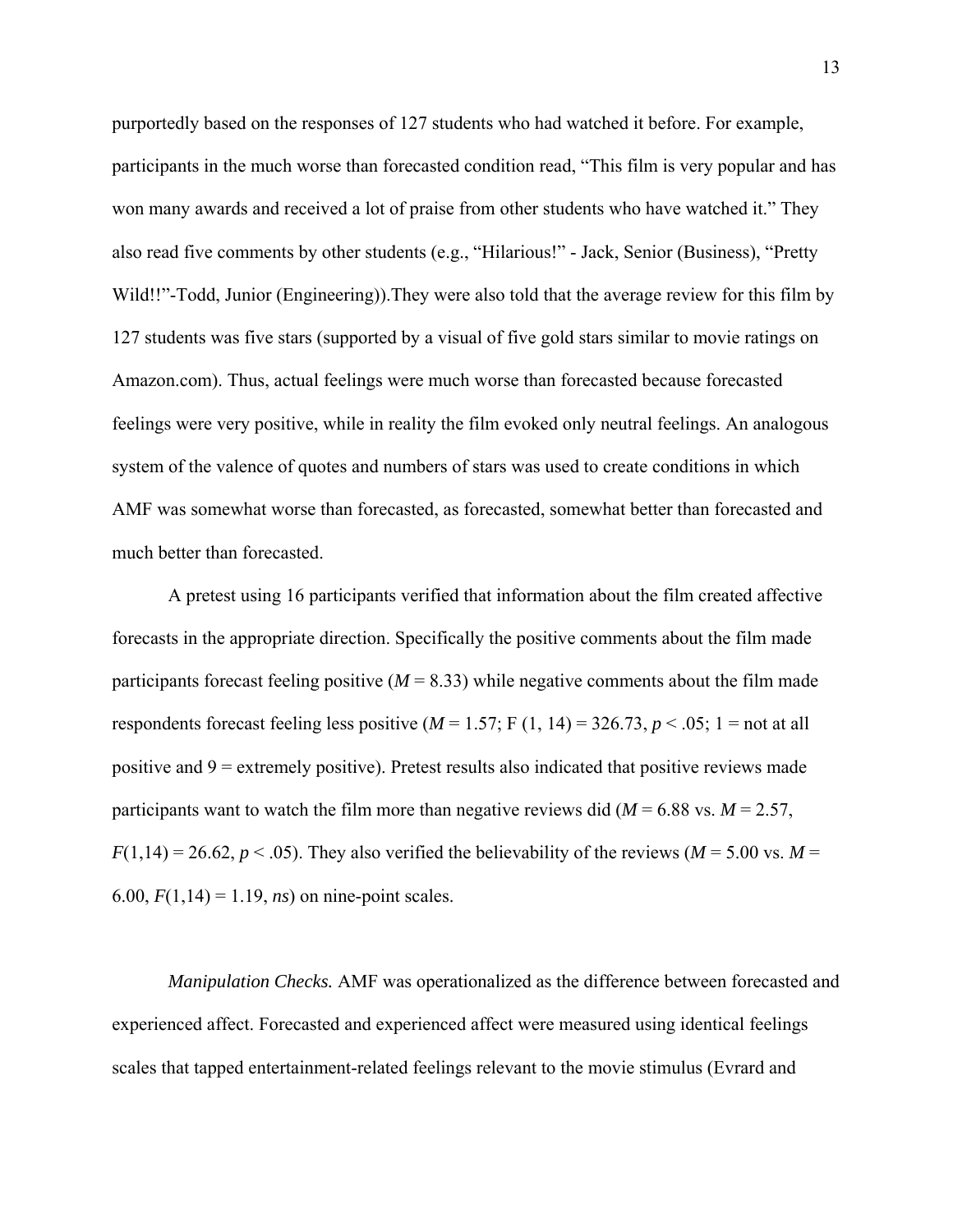Aurier 1994). Respondents were asked "how do you think you will feel after watching the film clip (forecasted affect) and "how do you feel now" (experienced affect). Response items included "happy", "calm", "excited", "cheerful", "joyful", "delighted", "pleased", "sad" and "bored" (the last two reverse-coded) anchored by "not at all" (score of 1) and "very much" (score of 9). Factor analysis revealed a single factor for forecasted affect and a single factor for experienced affect ( $\alpha$  = .92,  $\alpha$  = .86 for forecasted and experienced affect, respectively). AMF was operationalized as the averaged difference between each feeling item in the forecasted affect questionnaire with its associated item in the experienced affect questionnaire. The AMF scale was recoded from a 1 to 9 scale to -4 to +4 scale, such that a positive (negative) sign indicates that consumers felt better (worse) than forecasted; a zero that they felt exactly as forecasted. The score's sign indicates the direction of the AMF. Its deviation from zero represents magnitude.

*Dependent Variable.* Evaluation of the film clip was assessed by seven nine-point scaled attitude items anchored by unfavorable-favorable, negative-positive, bad-good, unpleasantpleasant, and, dislike very much-like very much, and two nine-point scaled satisfaction items (e.g., 1 = very dissatisfied, 9 = very satisfied; 1 = not at all satisfied, 9 = extremely satisfied). A factor analysis yielded a single factor (eigenvalue = 6.03 with 86.10 % of the variance explained). A high score on the averaged index ( $\alpha$  = .97) indicates more favorable evaluations.

 *Control Variables.* Two additional control variables beyond experienced affect (described above) include product performance and expectancy-disconfirmation. Movie performance was rated on 8 performance dimensions (screenplay, direction, production, photography, editing, music, storyline and acting) using a seven-point product performance scale (Cronbach's  $\alpha$  = .96).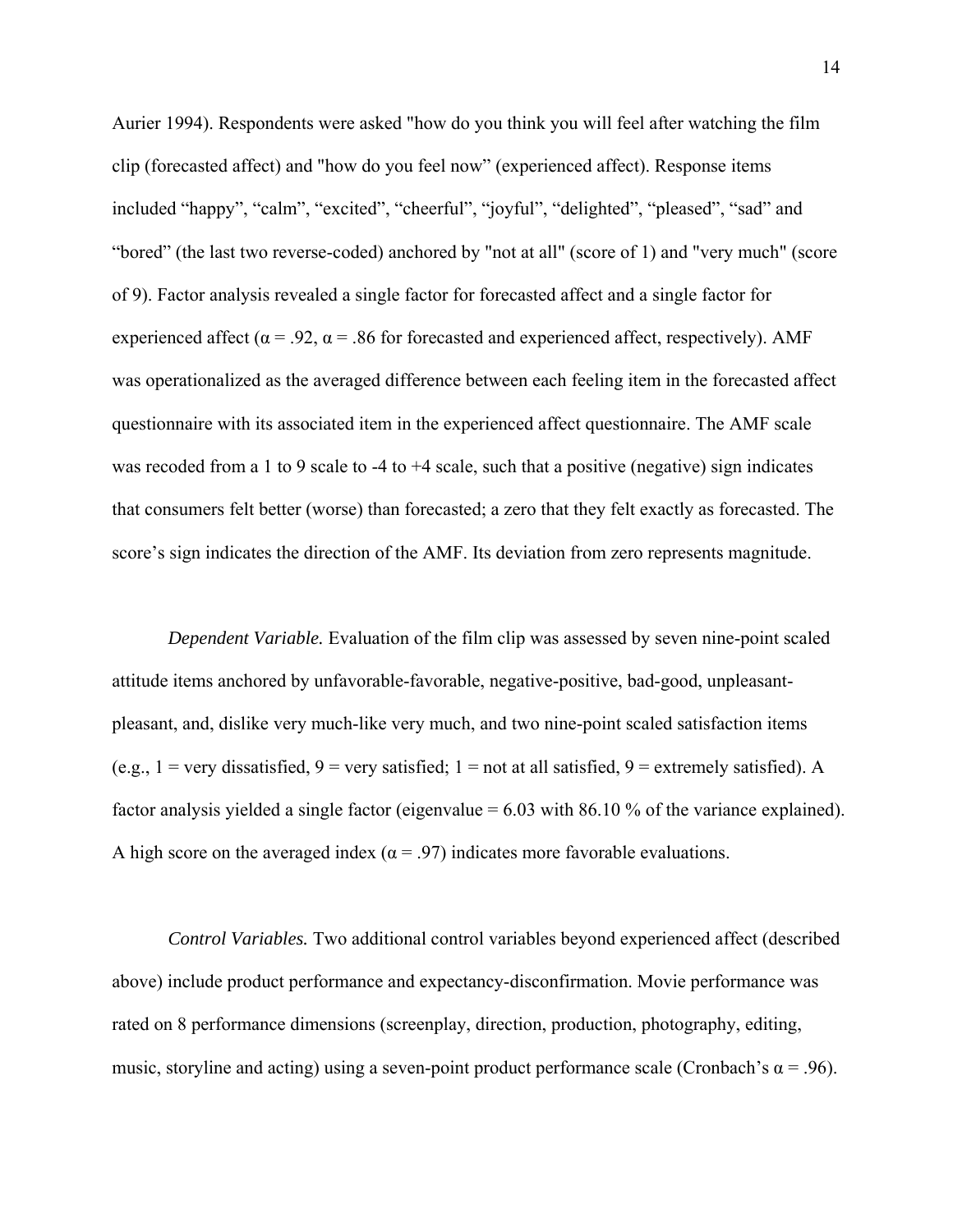Consistent with the expectancy-disconfirmation literature expectancy-disconfirmation was measured by asking participants to rate the same eight performance dimensions on a nine-point scale ranging from -4 (less than expected) to +4 (more than expected). Expectancydisconfirmation was operationalized as the average of the 8 items ( $\alpha$  = .95). Note that the objective of this study was not to test the impact of expectancy-disconfirmation on judgments (and/or its impact vis-à-vis AMF). Rather it was to show that AMF impacts judgments even when expectancy-disconfirmation is controlled. By keeping the product experience constant we aimed to minimize its impact.

Results

*Manipulation checks.* A one-way ANOVA on the index of AMF including the five AMF groups yielded a main effect  $(F (4, 167) = 22.39; p < .05)$ . The signs and magnitudes of AMF were consistent with expectations and each group was significantly different from the other in AMF scores ( $M = -2.08$  for feeling much worse than forecasted;  $M = -0.96$  for feeling somewhat worse than forecasted;  $M = .45$  for the control group;  $M = .91$  for feeling somewhat better than forecasted, and  $M = 2.37$  for feeling much better than forecasted).

*Effect of AMF on Evaluation.* Hypothesis 1 was assessed using a 2 x 2 ANCOVA, with direction (better vs. worse than forecasted) and magnitude (large vs. small gap) of AMF as the independent variables and post-viewing film evaluations as the dependent variable controlling for expectancy-disconfirmation, experienced affect, and product performance. A main effect of direction showed that evaluations were more positive when feelings were better  $(M = 4.18)$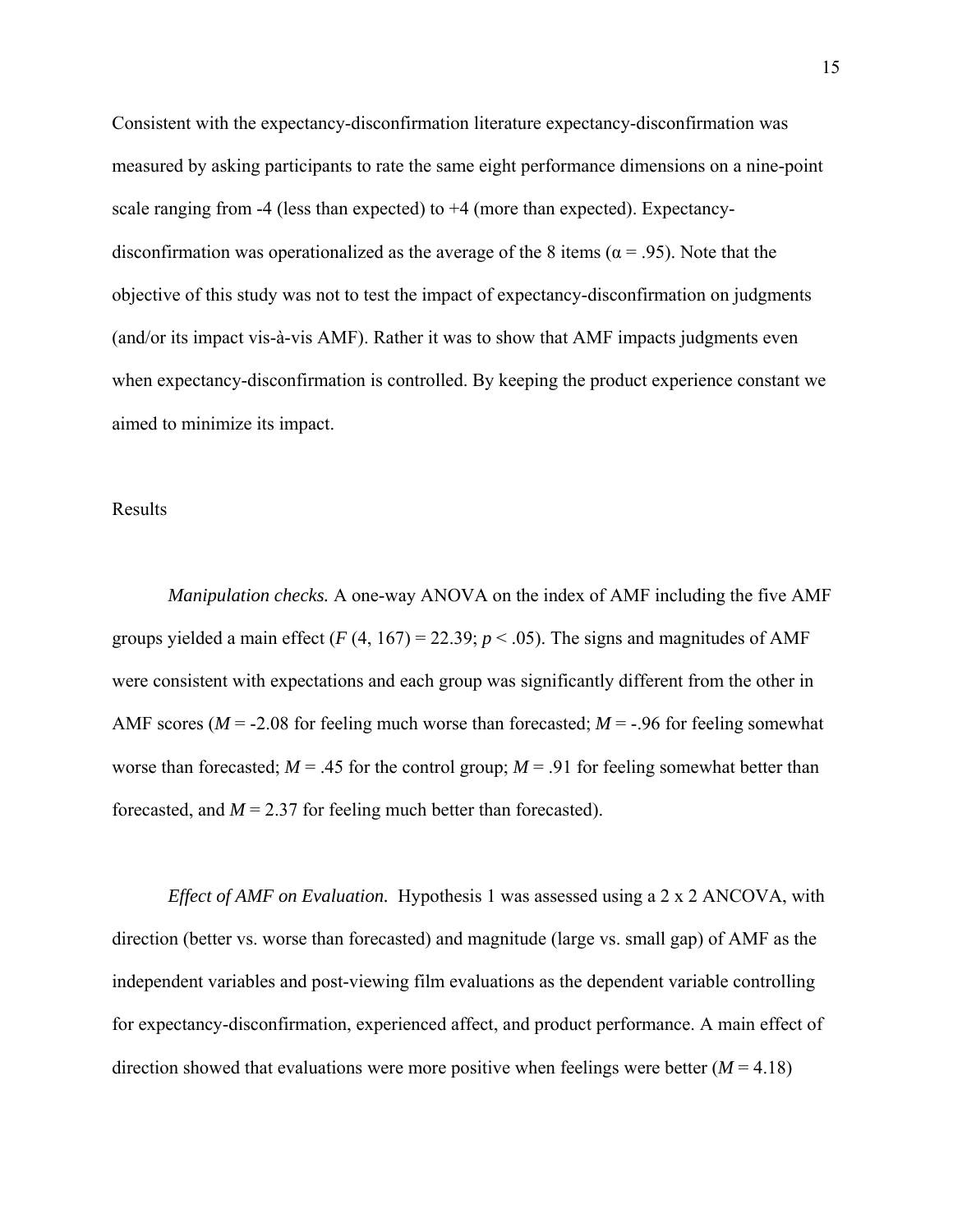versus worse than forecasted  $(M = 3.96, F(1,134) = 4.18, p < .05)$ . One might argue, however, that the ANCOVA provides a relatively insensitive test of the magnitude explanations evident in hypothesis 1b because the dichotomous magnitude variable had limited range (i.e., large vs. small). A potentially more sensitive test would utilize a continuous measure of magnitude, as collected by the manipulation check measure.

An analysis using that measure is reported in table 1a. Separate regressions are reported for the better vs. worse than forecasted conditions. Consistent with hypothesis 1b and figure 2b, we find that the impact of the magnitude of the AMF on evaluations is asymmetric. Specifically, AMF impacts film evaluations when feelings are worse than forecasted (model 1) but not when they are better than forecasted (model 2). This suggests that AMF has informative and diagnostic value when feelings are worse than forecasted, but not when they are better than forecasted.

The logic behind H1b was based on the fact that when feelings were worse than forecasted consumers would elaborate on why. To provide preliminary insight into this process explanation we conducted an analysis on differences in elaboration across the experimental conditions. The extent of elaboration was indicated by the number of words a participant used to describe their feelings after watching the film. An ANOVA with direction (better vs. worse than forecasted) as the independent variables and the number of words as the dependent variable indicated that participants in the worse than forecasted condition used significantly more words to elaborate on their experience than did participants in the better than forecasted condition (*M* = 47.60 vs.  $M = 33.02$ , F (1, 74) = 5.39,  $p < .05$ ). This result lends further support to the theoretical logic driving hypothesis 1b.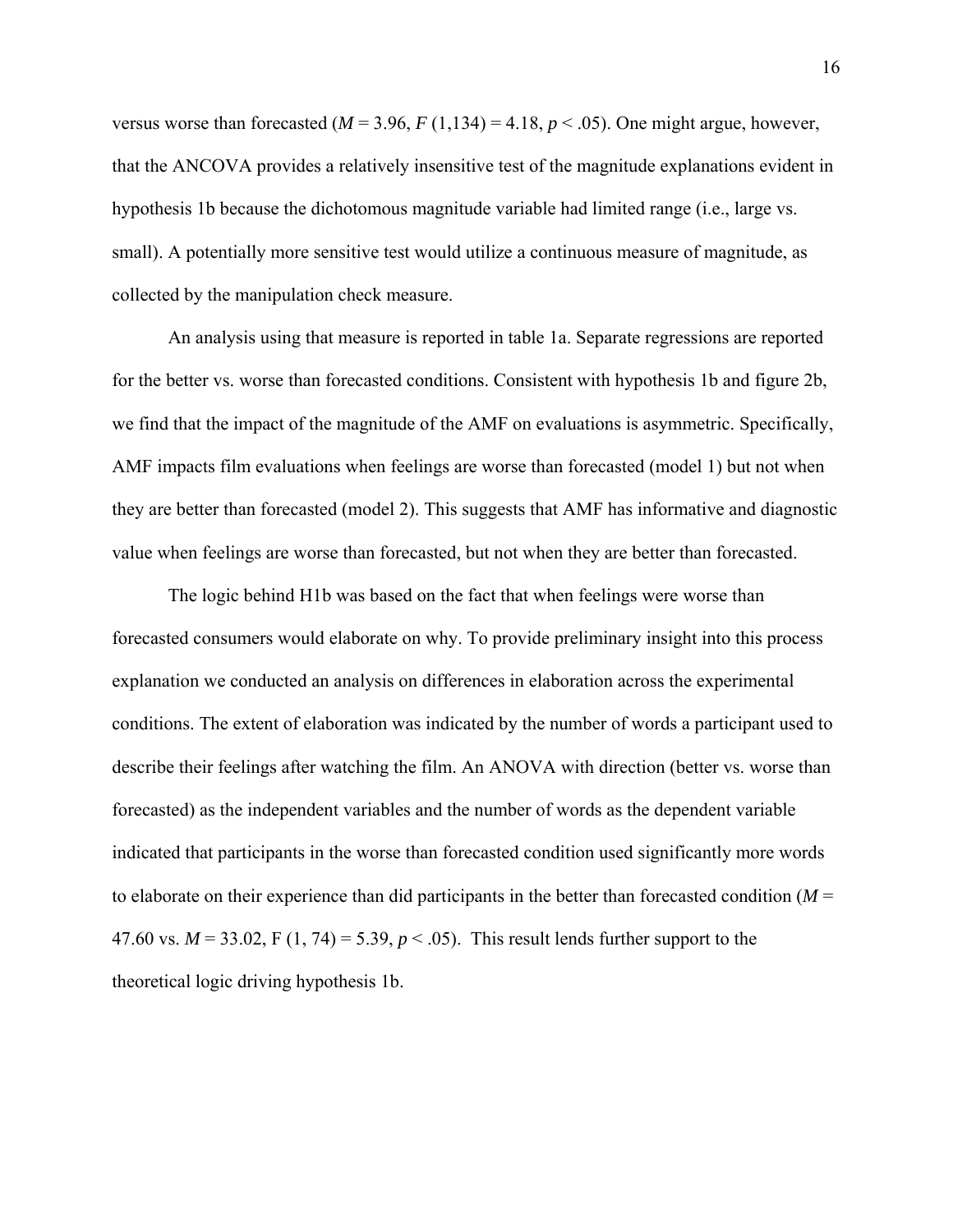## Insert table 1 about here

 $\mathcal{L}_\text{max}$ 

 $\frac{1}{2}$ 

**Discussion** 

 Study one reveals that the magnitude of AMF does impact evaluations of a hedonic product beyond the effect explained by other known antecedents to evaluations, but only when feelings are worse than forecasted. This finding is consistent with the model proposed in figure 2b and is observed even when product experience, experienced affect and expectancydisconfirmation are controlled. The explanation proposed for this asymmetric impact is based on the robust finding that negative information is both attention-getting and diagnostic and leads people to elaborate on these outcomes (Schwartz 1990). Although study one does offer some insight into the *proces*s by which AMF impacts evaluation, study two is designed to provide more convincing evidence for elaboration as the underlying process explanation for the influence of AMF on evaluations.

#### **STUDY 2: THE UNDERLYING PROCESS OF ELABORATION**

The results of study one are consistent with the theoretical logic underlying the effect proposed by hypothesis 1b. Specifically, when feelings are worse than forecasted consumers are motivated to analyze the causes of their feelings (Hastie 1984; Wong and Weiner 1981) and make sense of inconsistencies (Maheswaran and Chaiken 1991); in this case between forecasted and experienced affect. Hypothesis 1b suggests that when AMF is worse than forecasted, greater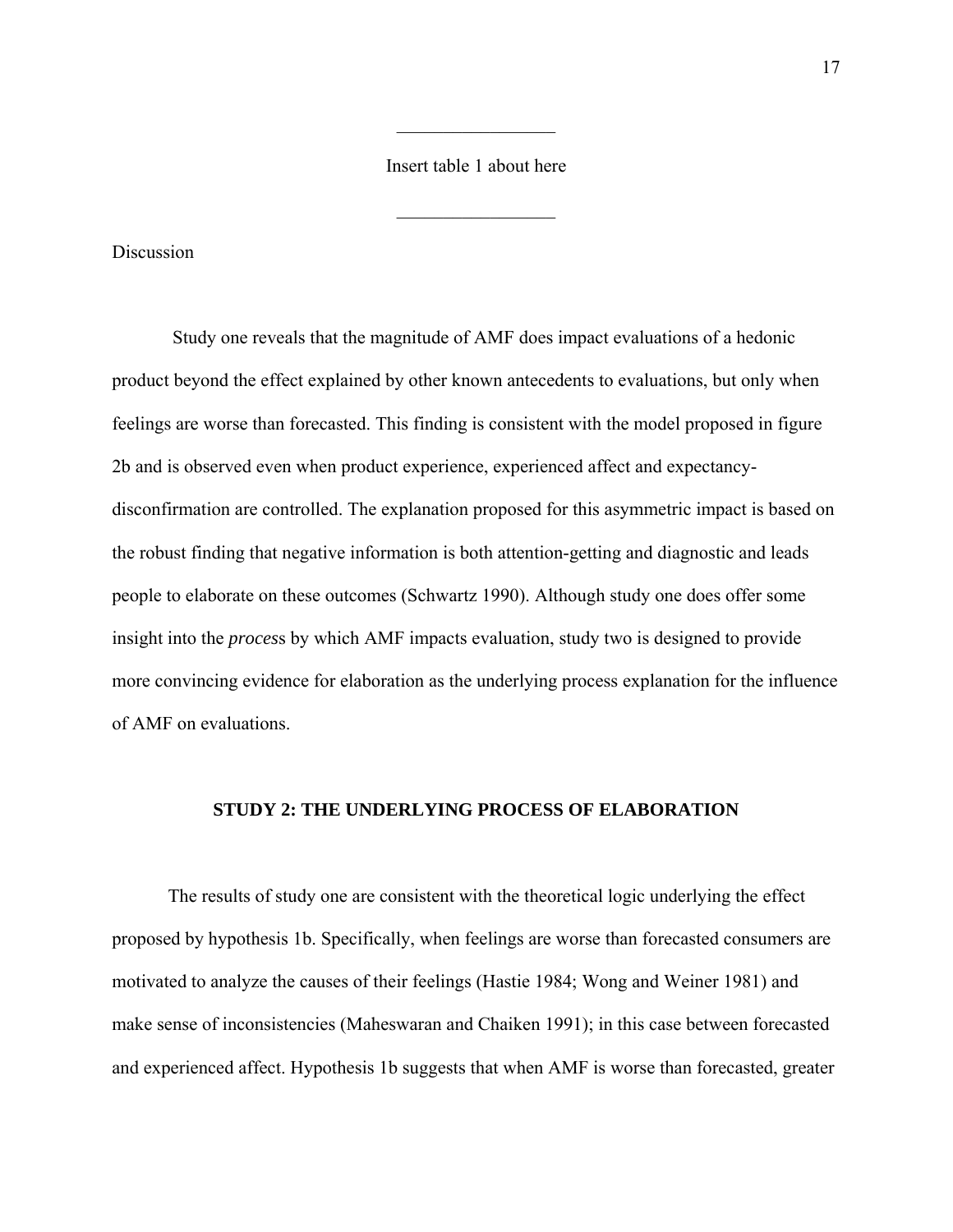magnitude of the AMF gap causes consumers to place increasing diagnostic value on the fact that they felt worse than forecasted. The more they elaborate on the causes for their negative feelings the lower their product evaluations will be. This logic suggests that the extent of elaboration represents the process by which AMF impacts evaluations when outcomes are worse than forecasted.

If elaboration is indeed the process by which AMF impacts evaluative judgments, we should find evidence for the asymmetric effect observed in H1b only when respondents are allowed to elaborate on their feelings. When elaboration opportunity is constrained, and consumers have no capacity to process why forecasted and experienced affect differ, we should not find an impact of AMF on evaluative judgments. The reasoning would lead us to expect that:

**H2**: AMF impacts evaluations only when feelings are worse than forecasted and elaboration opportunity is high.

#### Design and Procedure

To test hypothesis 2, affective misforecasting was manipulated to be better or worse than forecasted. Elaboration opportunity was manipulated using a cognitive load manipulation. Ninety-nine undergraduate students participated in this computer-based 2 X 2 between-subjects design experiment. The study manipulated whether experienced affect was better versus worse than forecasted and whether elaboration opportunity was high versus low. Participants were told that they would listen to a piece of music. The format of the study was similar to study one. About half read comments that indicated that the music they were about hear was very positive; the other half read comments that were very negative. Respondents were then asked to forecast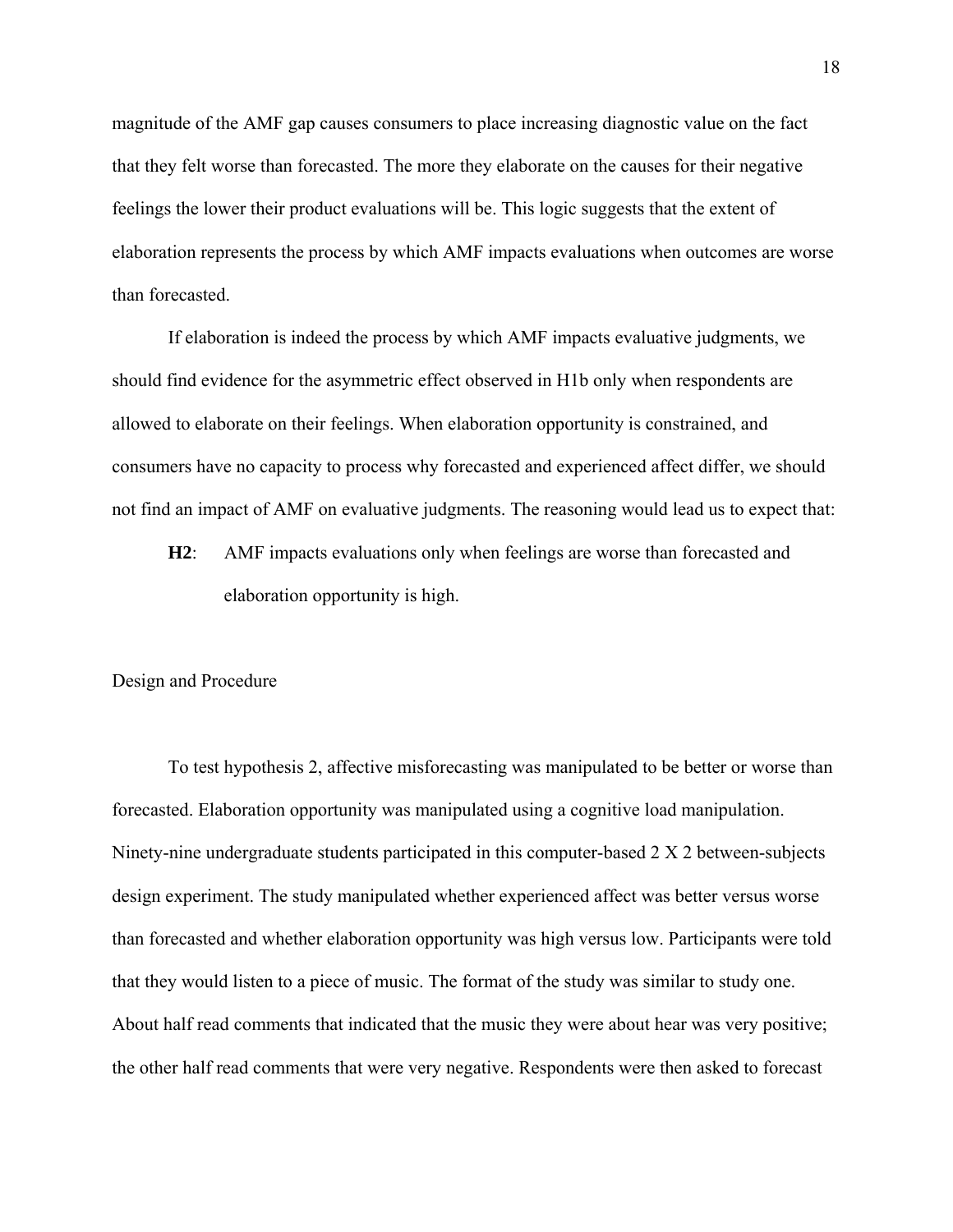how they would feel after listening to the music. Elaboration opportunity was then manipulated as described below. Respondents listened to the same piece of music which was neutral in valence. They then reported their evaluation of the music, affective responses, and their responses to the control variables shown in figure 1.

*Manipulation of AMF.* As with study one, AMF was manipulated by varying the valence of forecasted affect and keeping experienced affect constant. Specifically participants were led to believe that they would be listening to a piece of music that was either (a) very good or (b) very bad. Using a manipulation similar to study one, participants made forecasts based on a set of quotes by other students about the music they were about to hear. The piece of music used was a song called "Soul Killer."

Similar to study one, the objective was to use a stimulus, in this case a piece of music, which evoked a uniformly neutral response. The piece of music was selected through consultations with a music theorist and a practicing musician at a large university. These two individuals selected and evaluated five musical tracks that they believed would elicit a neutral affective response. A pretest conducted with nine participants from the same subject pool as the main study rated the five pieces of music on the same 15-item affect scale used in the final study. All the items were combined into an index of favorable affect (Cronbach alpha = .93). The selected piece of music elicited a relatively neutral response  $(M = 5.38$  on a nine-point scale).

*Manipulation Elaboration Opportunity.* Elaboration opportunity was manipulated by varying cognitive load (Shiv and Fedorikhin 1999). Respondents in the low elaboration opportunity (high cognitive load) condition were given a seven-digit number (3072328) and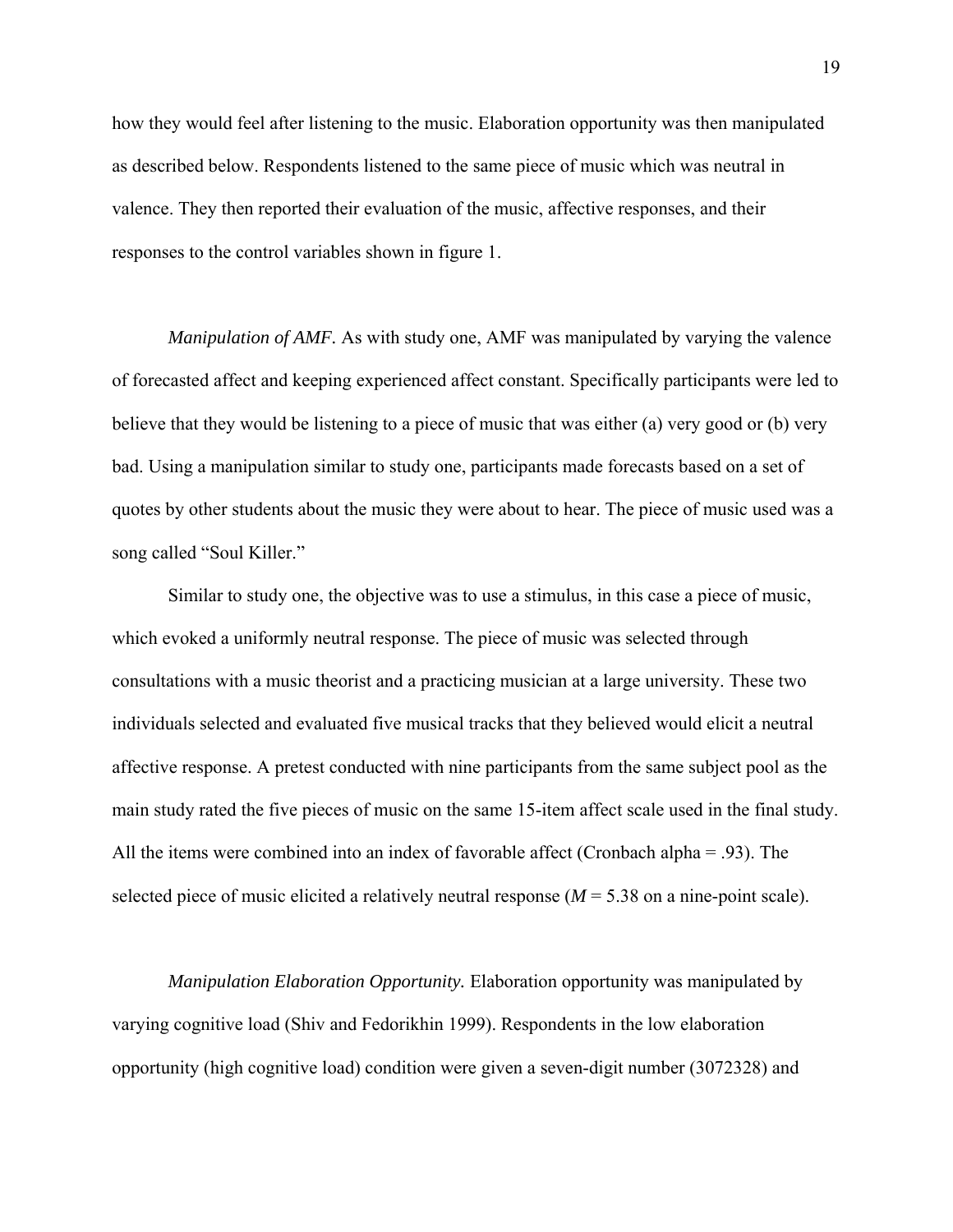asked to spend a few moments memorizing it. They were told to keep this number constantly in mind. They were also told that they would be asked to report the number later in the survey. Respondents in the high elaboration (low cognitive load) condition were given a two-digit number (25) with the same instructions. The load manipulations were conducted prior to experienced affect elicitation to accurately test the hypothesis that elaboration is the process underlying the influence of AMF on evaluation.

### Dependent Variables

*Forecasted and Experienced Affect.* Forecasted and experienced affect were indicated by a set of 15 feeling items (happy, excited, cheerful, joyful, delighted, pleased, energized, upbeat, interested, stimulated, depressed, bored and sad (last three reverse coded) measured on a scale anchored by 1 (not at all) to 9 (a great deal). The magnitude of AMF was created by computing the difference between each forecasted and experienced feeling item and then summing the differences ( $\alpha$ = .96).

*Evaluation.* Evaluation of the piece of music was assessed by the same seven-item measure used in study one. All items loaded on a single factor (eigenvalue  $= 6.32$ ) that explained 90.22% of the variance. Items were averaged to create an evaluation index ( $\alpha$  = .98).

*Elaboration Opportunity.* The success of the elaboration opportunity manipulation was assessed by several indicators. Respondents were asked to report the seven-digit or two-digit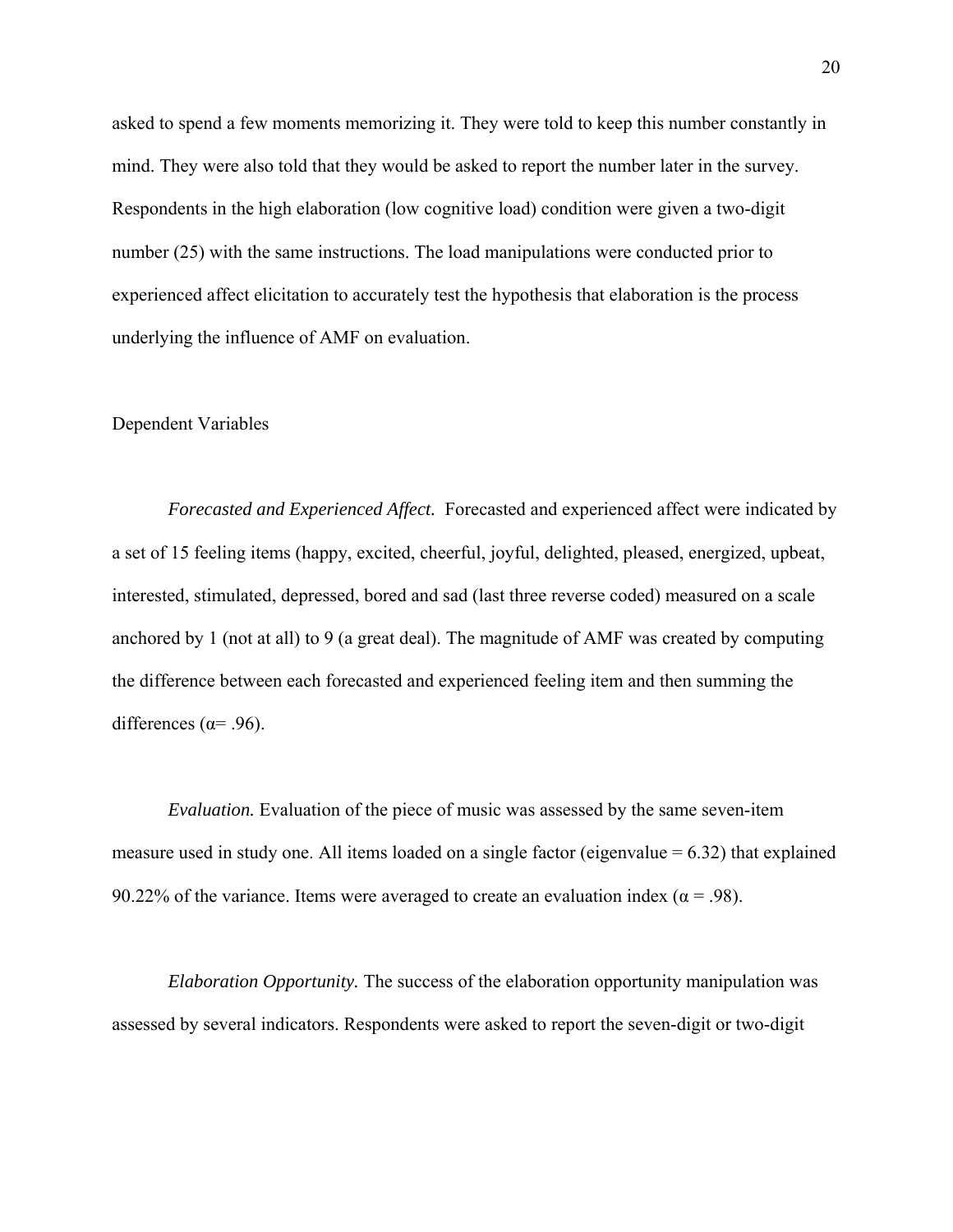number. They were also asked three nine-point scaled questions regarding how hard, how stressful, and how much effort it took to remember the seven-digit (or two-digit) number.

*Control Variables.* Participants were asked a series of performance-related measures which the music theorist verified were appropriate for assessing the performance of music by a lay population. The measures included rhythm, harmony, tempo, arrangement, sound editing, sound quality, modality, pitch, instrumentation and lyrics. Factor analysis revealed a single factor (eigenvalue = 6.64, 66.44% variance explained); hence the items were averaged to create a composite index ( $\alpha$  = .94). Expectancy disconfirmation was indicated by the same ten items used in study one, but was measured here on a nine-point scale  $(1=$  better than expected;  $9 =$  worse than expected). Again, factor analysis revealed a single factor (eigenvalue = 7.59, 75.94% variance explained) and an index was created ( $\alpha$  = .96). Experienced affect was indicated by the 15 feeling items.

### Results

*Manipulation check of better versus worse than forecasted feelings.* Participants reported how differently they felt about the music after listening to it compared to what they anticipated they would feel on a 9-point scale  $(1 =$  feel better than expected;  $9 =$  feel worse than expected). The results revealed a main effect of valence. Participants in the better than forecasted condition felt significantly better than expected  $(M = 2.93)$  while participants in the worse than forecasted condition felt significantly worse than expected  $(M = 5.88; F(1, 95) = 47.46, p < .05)$ . Pair-wise comparisons across the four conditions using AMF as the dependent variable revealed the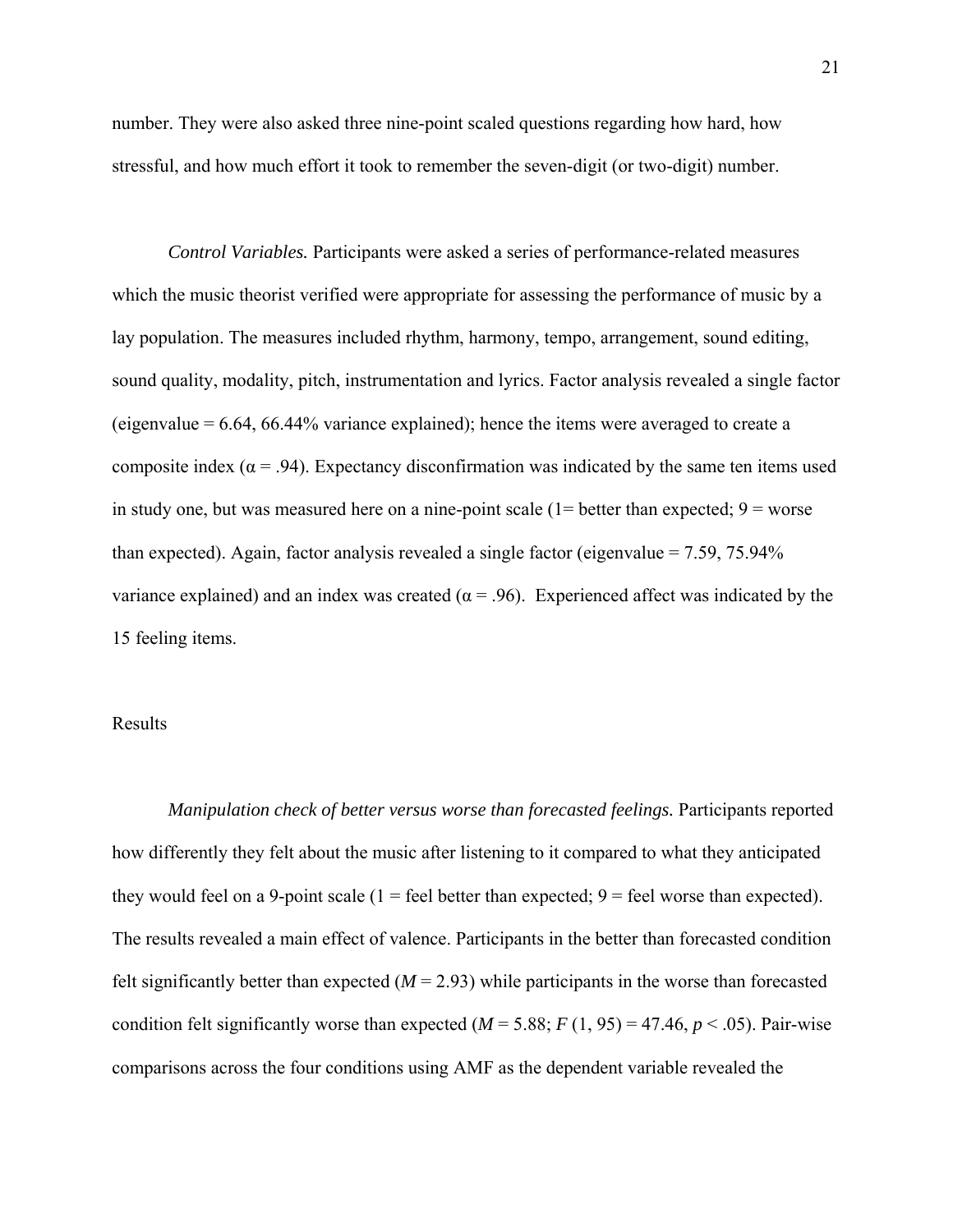expected pattern of effects. Respondents felt significantly better than forecasted in the better than forecasted condition  $(M = -1.44, M = -1.19$  for high and low elaboration conditions) compared to the worse than forecasted condition ( $M = 1.26$   $M = 1.77$  for high and low elaboration conditions). All comparisons between the better versus worse than forecasted conditions were significant (all *p's <* .05), indicating the success of the AMF manipulation.

*Manipulation check of Elaboration Opportunity.* Self-report measure of elaboration opportunity revealed that the manipulation of elaboration opportunity was successful. Participants in the low elaboration opportunity condition reported that it was harder to concentrate ( $M = 3.14$  vs.  $M = 1.38$ ,  $F(1, 95) = 34.48$ ,  $p < .05$ ), that the task was more stressful  $(M = 2.97 \text{ vs. } M = 1.46, F(1, 95) = 22.06, p < .05)$ , and that it required more effort  $(M = 3.34 \text{ vs.})$  $M = 1.66$ ,  $F(1, 95) = 23.19$ ,  $p < .05$ ) than did participants in the high elaboration opportunity condition.

*The Impact of AMF Direction and Magnitude on Evaluation.* Four sets of regressions were conducted using evaluation as the dependent variable and AMF, experienced affect, performance, and expectancy-disconfirmation of performance as the independent variables (see table 1b). As predicted, the magnitude of AMF impacted evaluations only when feelings were worse than forecasted *and* participants were given the opportunity to elaborate (model 1), supporting hypothesis 2. The magnitude of AMF had no impact on evaluations in the remaining conditions.

In sum, study two provides further support that elaboration is the process underlying the impact of AMF on evaluations when feelings are worse than forecasted. When elaboration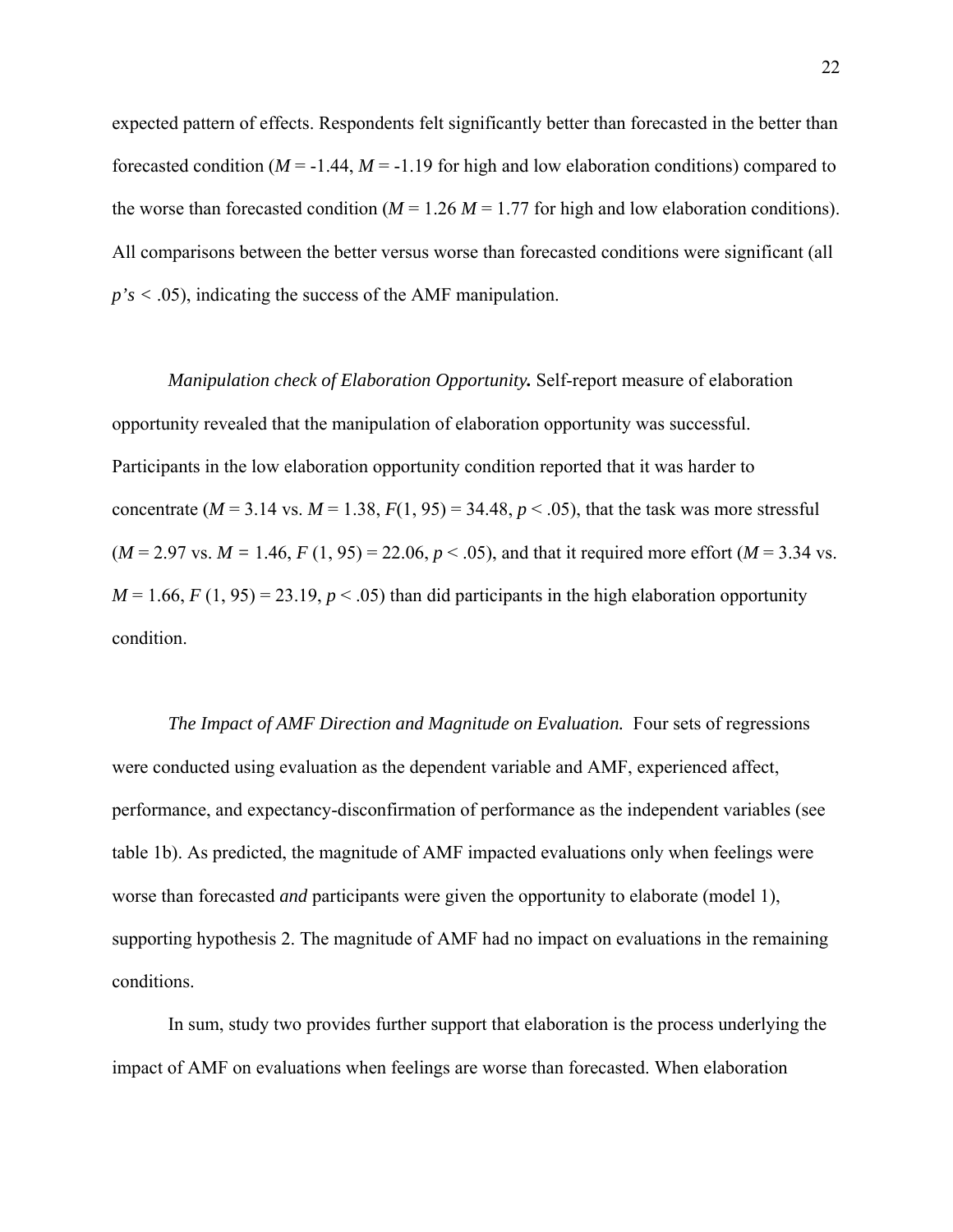opportunity was constrained, AMF had no impact on evaluations. Consistent with study one, the magnitude of AMF had no impact on evaluations when feelings were better than forecasted.

### **GENERAL DISCUSSION**

Prior research suggests that forecasts of how one is likely to feel after consumption drive consumer choice and decision-making. However, these affective forecasts are not always accurate, resulting in *affective misforecasting*. In this research we examine whether, when, why and how AMF affects product evaluations. We demonstrate that AMF impacts evaluations only when affective outcomes are worse (vs. better) than forecasted. Moreover, we suggest that elaboration is the process that underlies this effect.

Theoretical and Managerial Implications

From a theoretical perspective, this research contributes to consumer behavior and marketing in a number of ways. First, while prior research has considered expectations and experiences as antecedents to evaluative judgments, we extend this research by considering whether and how the deviation between them impacts evaluations. In addition to introducing this theoretically relevant and novel construct (AMF) to the consumer behavior literature, we extend prior research on affective forecasting and misforecasting as studied elsewhere. We demonstrate for the first time that AMF impacts consumers' post-usage evaluations and identify the conditions under which this occurs. Third, our research extends the affect-as-information literature, suggesting that it is not only experienced affect but also the deviation between experienced and forecasted affect that has informational value in evaluations. Fourth, we add to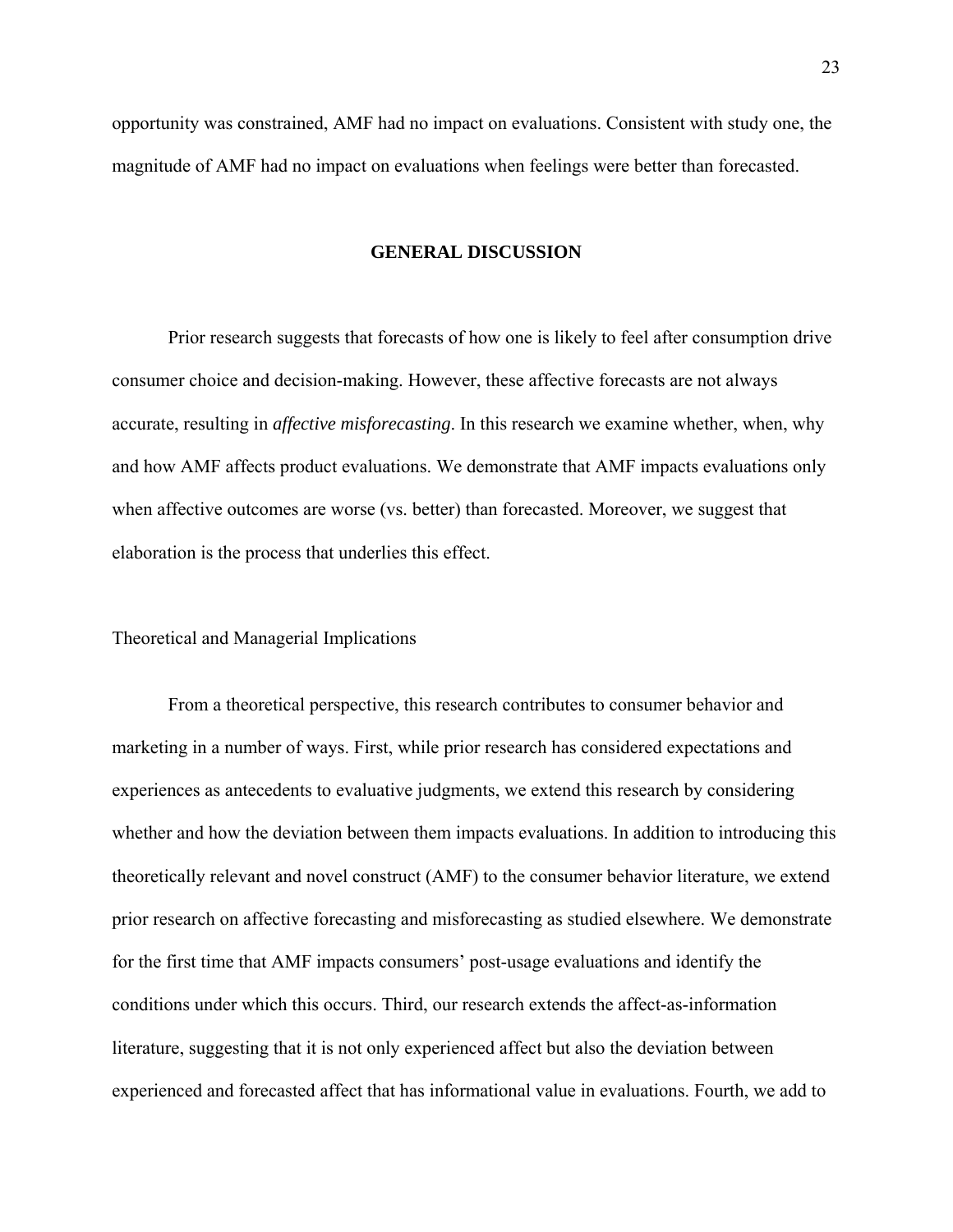the growing literature on the diagnostic and selective impact of affective information in judgment and evaluation (see Pham 2005). Finally, we contribute to the product evaluation and satisfaction literatures by proposing a novel affect-based route to evaluative judgments. As such, we extend satisfaction research which shows affect as primarily a by-product of consumption by demonstrating a unique and independent affect-based route to evaluation.

This research raises some theoretically important issues. For instance, we find that consistent with prior research (Isen 2000; Mellers et al 1999; Pham 1998) experienced affect influences evaluations when feelings are better than forecasted and worse than forecasted. However, the affective misforecasting gap (the deviation of experienced affect from forecasted affect), has informative value only when feelings are worse than forecasted (the asymmetric impact of AMF). The distinction between the influence of experienced affect and that of AMF on evaluations is an important one that has both practical and theoretical implications.

A notable, albeit related issue, concerns the process by which AMF influences evaluations. We demonstrate here that when feelings are worse than forecast, AMF influences evaluation through an elaboration process. An important issue that warrants further investigation is the clarification of the role of cognition in the impact of AMF on evaluation. A large portion of the "affect-as-information literature implies that the influence of affect on evaluative judgments is non-conscious and that its influence is in fact diminished when respondents are made aware that they "inappropriately" rely on their feelings in making judgments (Schwarz and Clore 1988). However, when feelings are relevant and representative (Pham 1998) (as when they are worse than forecast), consumers readily use their feelings as information in their evaluations. Other research, outside of the affect-as-information paradigm, has similarly examined the role of cognition in affective judgments, demonstrating that cognitive load dampens the influence of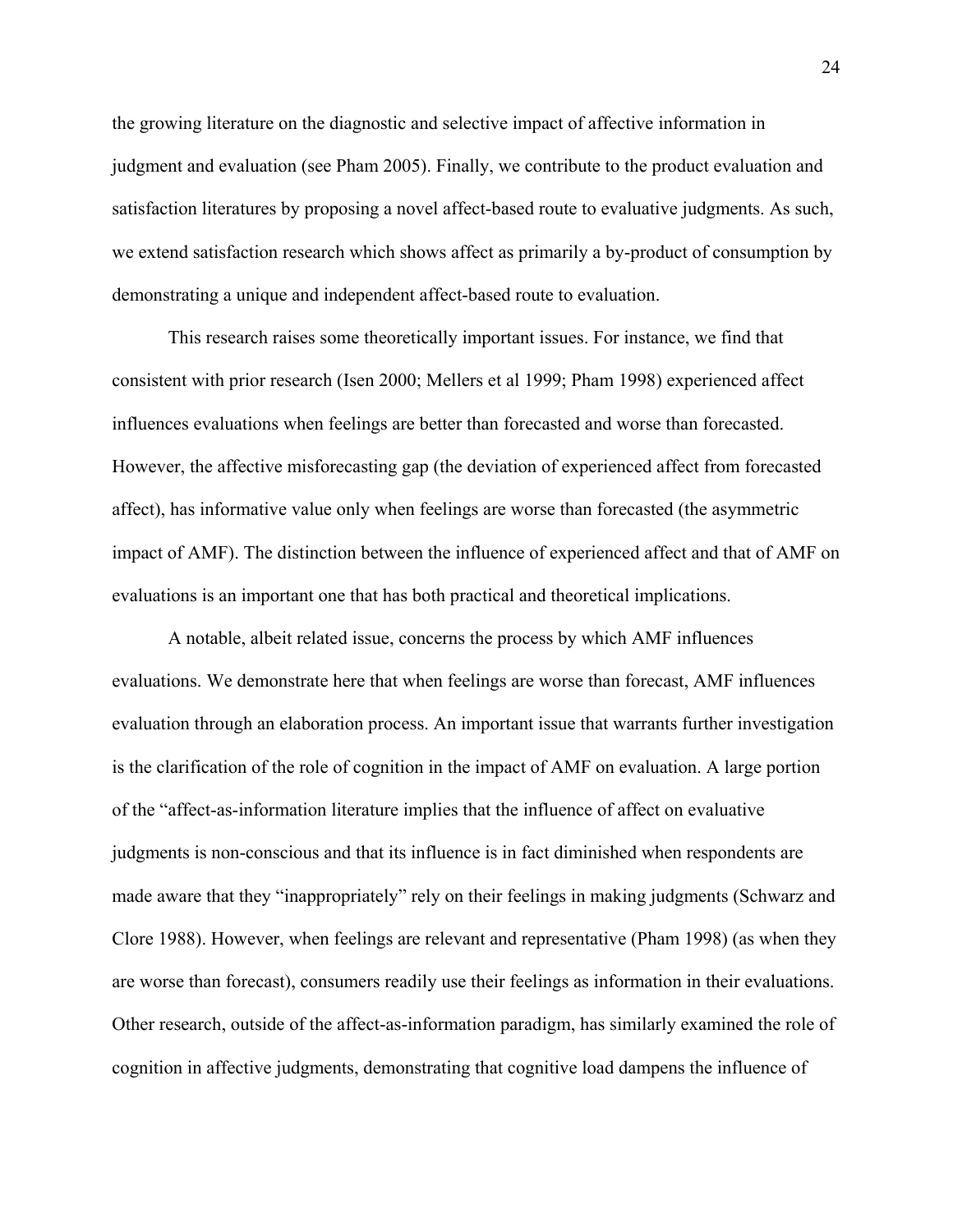affect on evaluations (Drolet and Luce 2004). In the context of this research, we find that when feelings are worse than forecasted, consumers' utilize cognitive resources to factor AMF into their evaluative judgments. The debate regarding the conscious versus non-conscious influence of affect on judgment and decision-making remains an important one, to which the findings of this research contribute.

Some additional implications of this research are noteworthy. For instance, prior work on mood suggests that positive moods can have positive effects on evaluations (Isen 2000). However, positive moods may also induce positive affective forecasts. Indeed, research on the hot-cold empathy gap reveals that respondents' predictions made in a "hot" state often deviate from their experiences in a cold state (Loewenstein and Schkade 1999). To the extent that affective experiences do not match the positive mood-induced forecasts, feelings are likely to be worse than forecasted—and a negative effect of AMF on judgments may result.

The implications of this research for marketing practice point to the need to "manage" affective forecasts in marketing communications, as feeling worse than forecasted negatively impacts product evaluations. The management of such expectations is particularly relevant because marketing communications often imply extremely positive affective reactions to product/service usage. Affective forecast management is also relevant because consumers' optimistic biases may predispose them to anticipating more positive affective experiences than may be reasonable. A key question hence becomes the most appropriate mechanisms for management of consumers' affective predictions regarding future consumption.

One potential mechanism includes managing the affective forecast itself. MacInnis, Patrick and Park (forthcoming) discuss how consumers may feel different from forecasted because they represent the future erroneously, fail to consider critical details, are influenced by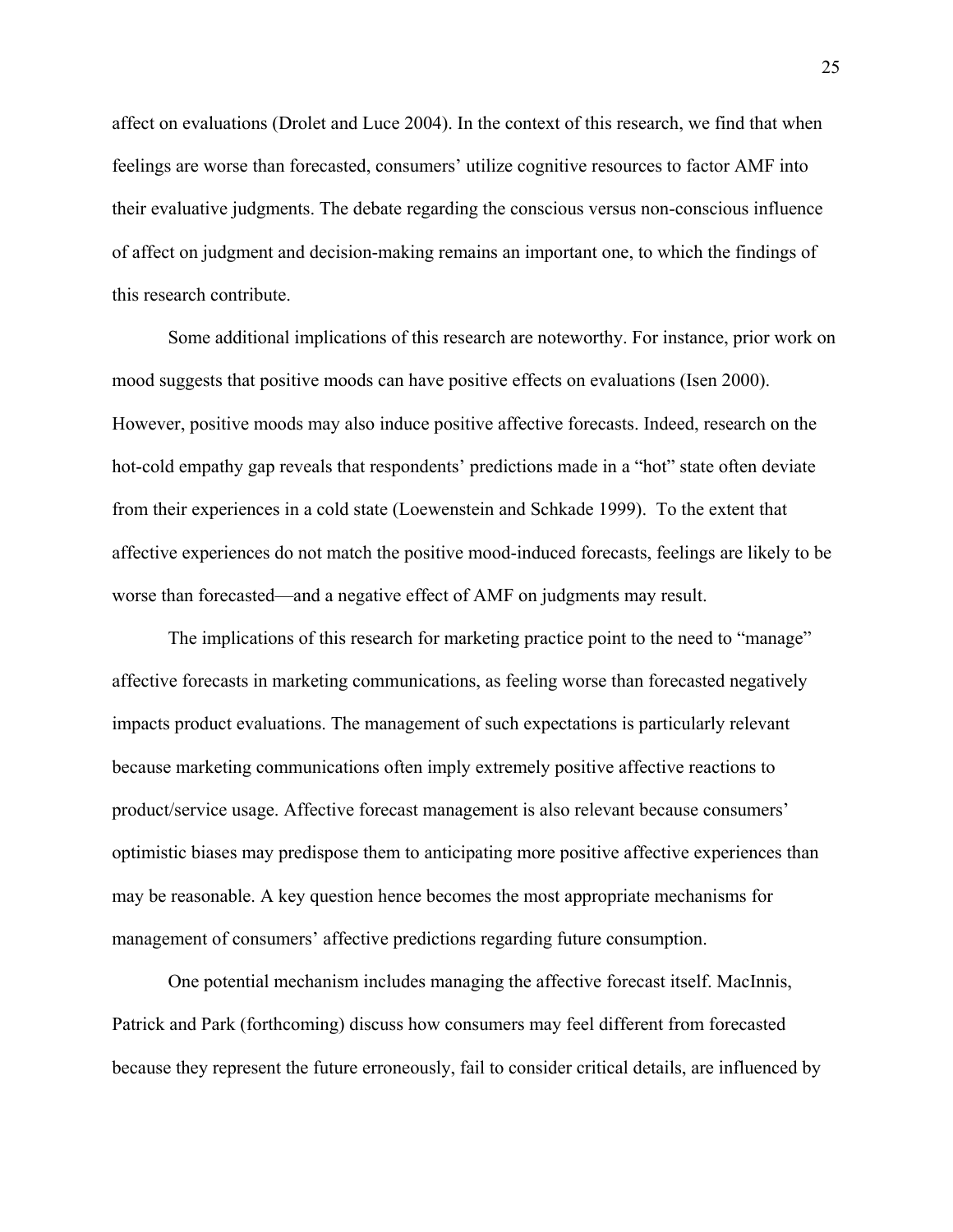other factors at the time, or fail to consider other things that might make them happy. In other cases, consumers feel differently from their predictions because they do not adequately or accurately imagine their affective reaction to the future outcome. Consumers may also fail to adjust their forecasts based on their current emotional state. In other cases, the actual outcome was as predicted, but simply did not produce the intensity of emotion imagined.

Each of these factors provides clues as to how affective forecast might be managed. For example, marketing communications may ask consumers to imagine product use in the context of a near (vs. distant) future where imagery contains more low level, concrete, and accurate construals of the future and the various factors affecting one's affective reaction. Communications might also portray a more realistic depiction of the likely affective response so as to not create forecasts of an unrealizable affective state. Alternatively, communications might attempt to minimize imagery-based processing. Prior research shows that the more consumers imagine an outcome, the more they expect it to occur. When product performance cannot deliver extremely positive affective experiences, marketing communications may wish to steer consumers away from images of unrealistic affective reactions and may discourage imagerybased elaboration of experiential and affective outcomes. The management of affective forecasts may be quite difficult as such forecasts can be impacted independent of marketing communications, via such sources as word of mouth or simple inferences of consumers based on similar experiences. Hence, tactics to manage them may be quite important.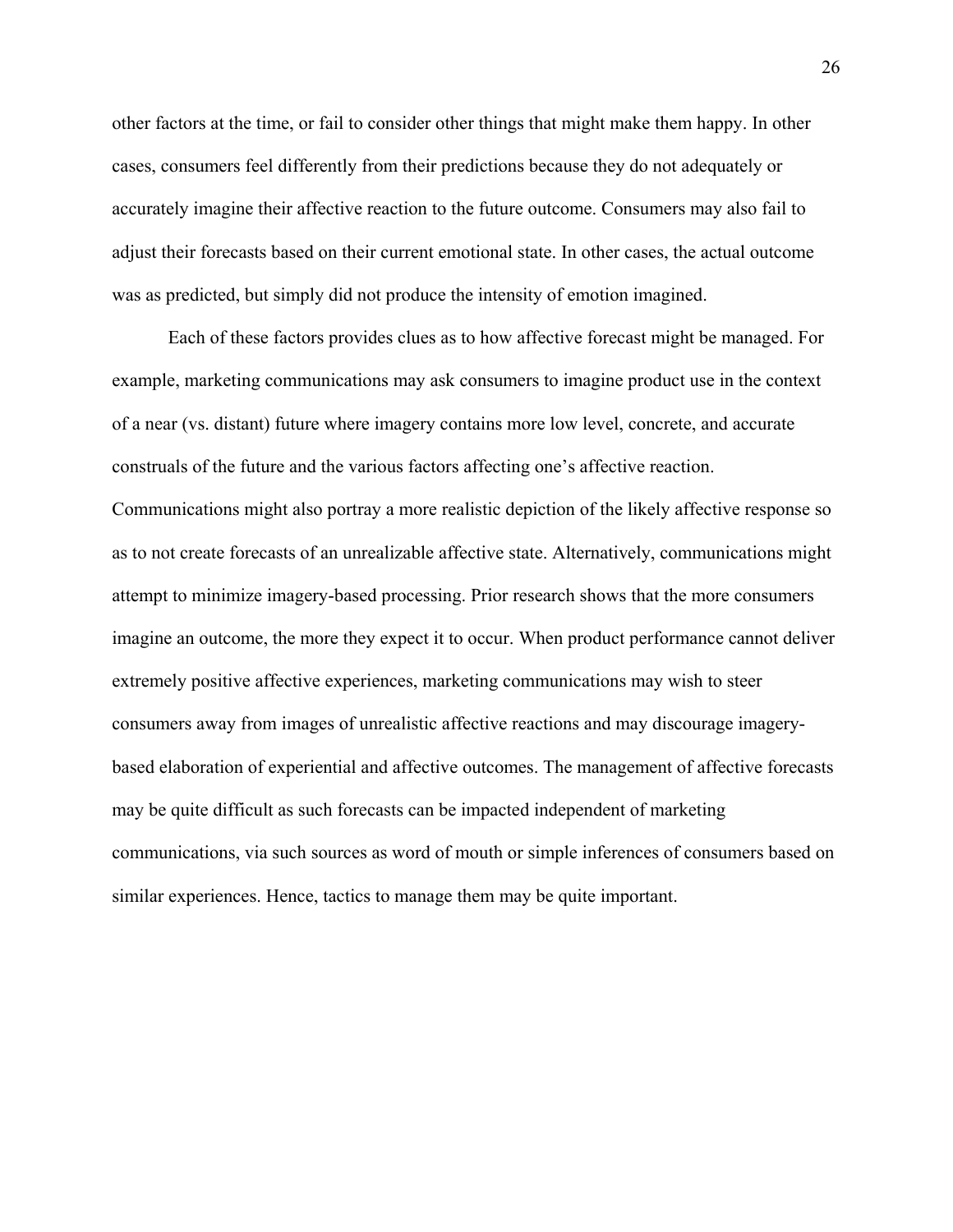Research opportunities abound for further study of AMF. One immediate question concerns moderators of the effects shown here. For example, one might anticipate that AMF may play a more important role in the consumption of hedonic as opposed to functional products where affect is goal relevant (Pham 1998) and therefore is likely to play a greater role in the evaluation of the experience. Thus, the interplay between affective and cognitive information (Shiv and Fedorikhin 1999) and the deviations of each in informing evaluations is an important area of investigation.

Relatedly, one might examine the moderating role of time on the relationship between AMF and post-evaluative judgments. The extant research points to the role of the psychological immune system (Gilbert et al. 1998), which is a set of coping mechanisms that help consumers reconcile the errors of forecasting. Coping with AMF via the psychological immune system is a largely uninvestigated area of research. We might expect, for instance, that the operation of the psychological immune system would diminish the impact of AMF on product evaluations over time as the psychological immune system allows consumers to reconstruct their memory of the forecast, the experience, or their affective reactions to the experience. Identifying conditions that facilitate the operation of this system through marketing mechanisms, such as warranties or return policies might be an important area of future investigation.

The majority of work on information processing (e.g. Skowronski and Carlston 1989) and brain activation (e.g. Ito, Larsen, Smith, & Cacioppo, 1998) suggests a sensitivity to negative information or a negativity bias in which negative information is considered more diagnostic than positive information. Interestingly, however, the relative impact of positive and negative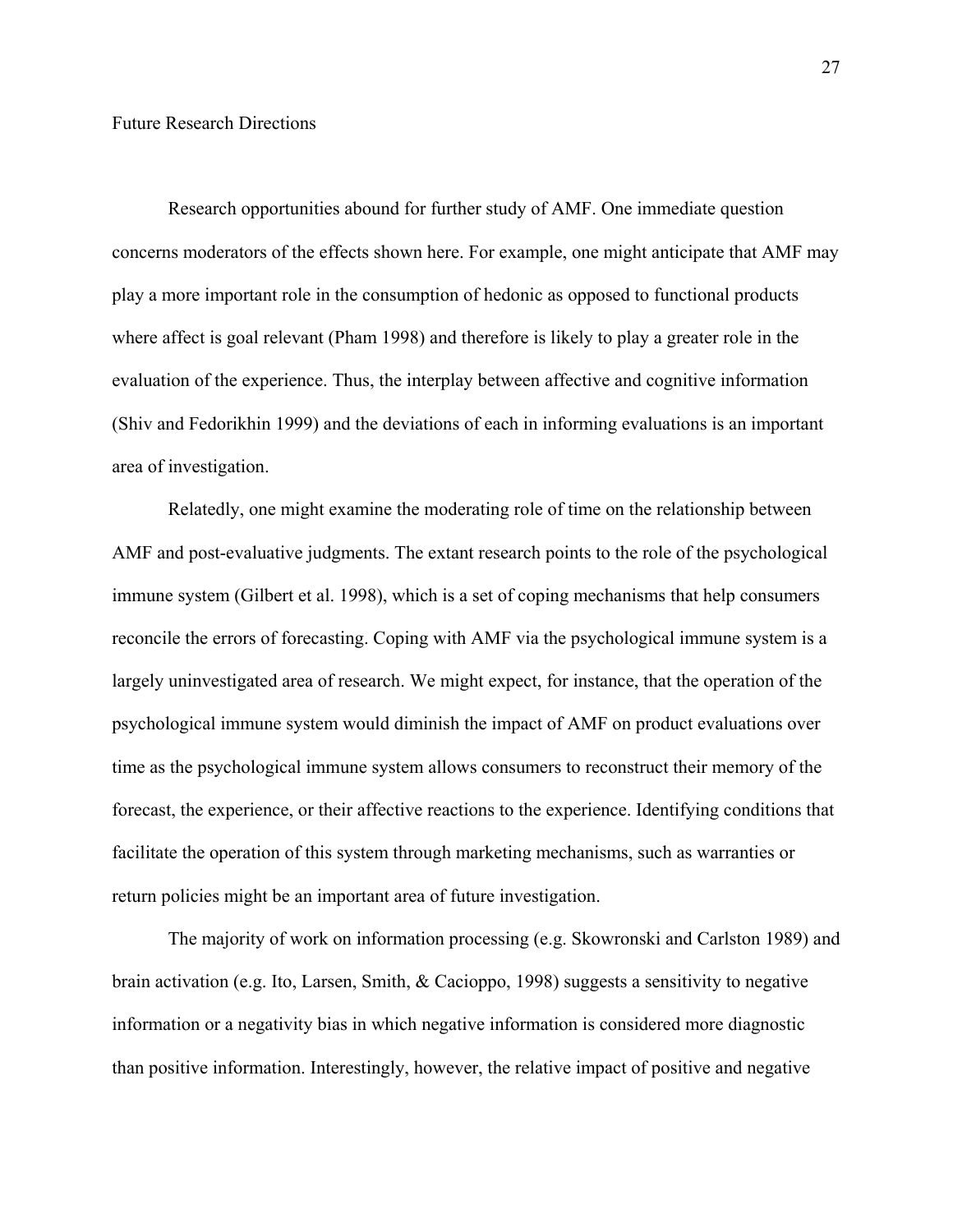affect on satisfaction judgments has been inconsistent across studies in the literature. Some studies (Westbrook and Oliver 1991, Phillips and Baumgartner 2002) have found that both positive affect and negative affect predict satisfaction. While others (Oliver 1993) have found that positive affect predicts satisfaction but negative affect has either a weak or no effect. We find that when feelings are worse than forecasted, these worse than forecasted feelings cause elaboration and are diagnostic in evaluation judgments. However, future research might study whether it is the reduced intensity of positive emotions, the increased intensity of negative feelings, or both, that predict evaluations.

Finally, individual differences in consumers' views of the future may also play a moderating role. For example, AMF may be less likely for defensive pessimists as opposed to strategic optimists (Norem 2004) because the former are likely to not only make more conservative forecasts but also engage in activities that mitigate the likelihood that experiences will be negative.

Indeed, one of the key characteristics that make humans unique amongst all living creatures is their capability to construct and conceive their future. Central to this characteristic is the study of affective forecasts and the affective misforecasts that can subsequently result. We therefore believe that the domain of affective forecasting and misforecasting is a rich and unexplored area of investigation for consumer research.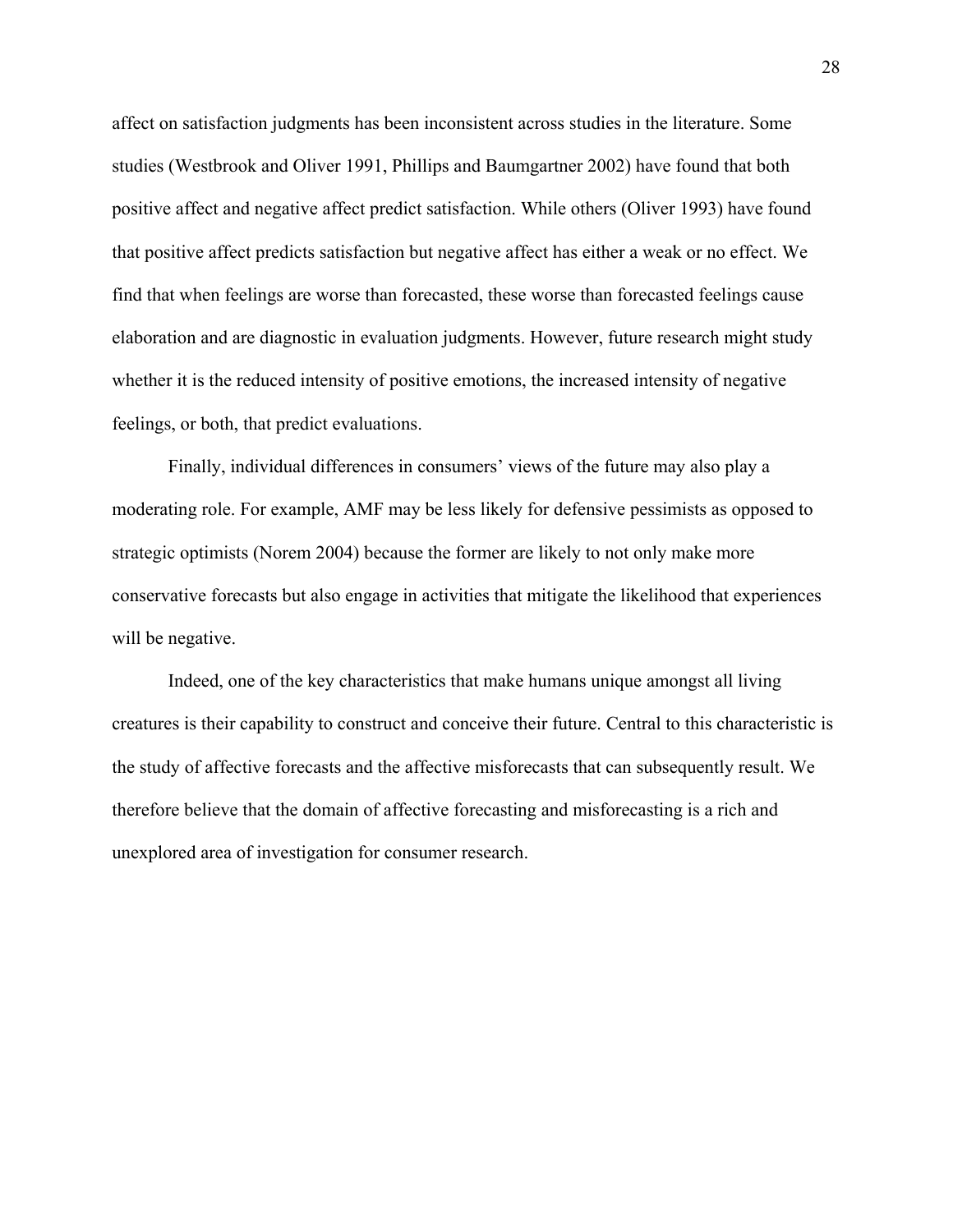#### **REFERENCES**

- Bagozzi, Richard P., Hans Baumgartner, and Rik Pieters (1998), "Goal-directed emotions," *Cognition and Emotion*, 12 (1), 1-26.
- Bagozzi, Richard P. and Utpal Dholakia (1999), "Goal Setting and Goal Striving in Consumer Behavior," *Journal of Marketing*, 63 (Special Issue), 19-32.
- Boulding, William, Ajay Kalra, Richard Staelin and Valerie Zeithaml (1993), "A Dynamic Process Model of Service Quality: From Expectations to Behavioral Intentions", *Journal of Marketing Research,* 30 (February), 7-27.
- Drolet, Aimee & Mary Frances Luce (2004) "The Rationalizing Effects of Cognitive Load on Emotion-Based Trade-off Avoidance" *Journal of Consumer Research*, 31 (1), 63-77.
- Evrard, Yves and Phillippe Aurier (1994), "The Influence of Emotions on Satisfaction with Movie Consumption," *Journal of Consumer Satisfaction, Dissatisfaction and Complaining Behavior*, 7, 119-25.
- Fishbein, Martin and Icek Ajzen (1975), *Belief, Attitude, Intention, and Behavior: An Introduction to Theory and Research,* Reading, MA: Addison-Wesley.
- Geers, Andrew L. and G. Daniel Lassiter (2002), "Effects of Affective Expectations on Affective Experience: The Moderating role of Optimism-Pessimism," *Personality and Social Psychology Bulletin*, 28 (8), 1026-39.
- Gilbert, Daniel T., Elizabeth C. Pinel, Timothy D. Wilson, Stephen J. Blumberg, and Thalia P. Wheatley (1998), "Immune Neglect: A Source of Durability Bias in Affective Forecasting," *Journal of Personality and Social Psychology*, 75 (3), 617-38.
- Hastie, Ried (1984), "Causes and effects of causal attribution," *Journal of Personality and Social Psychology*, 46 (44-56).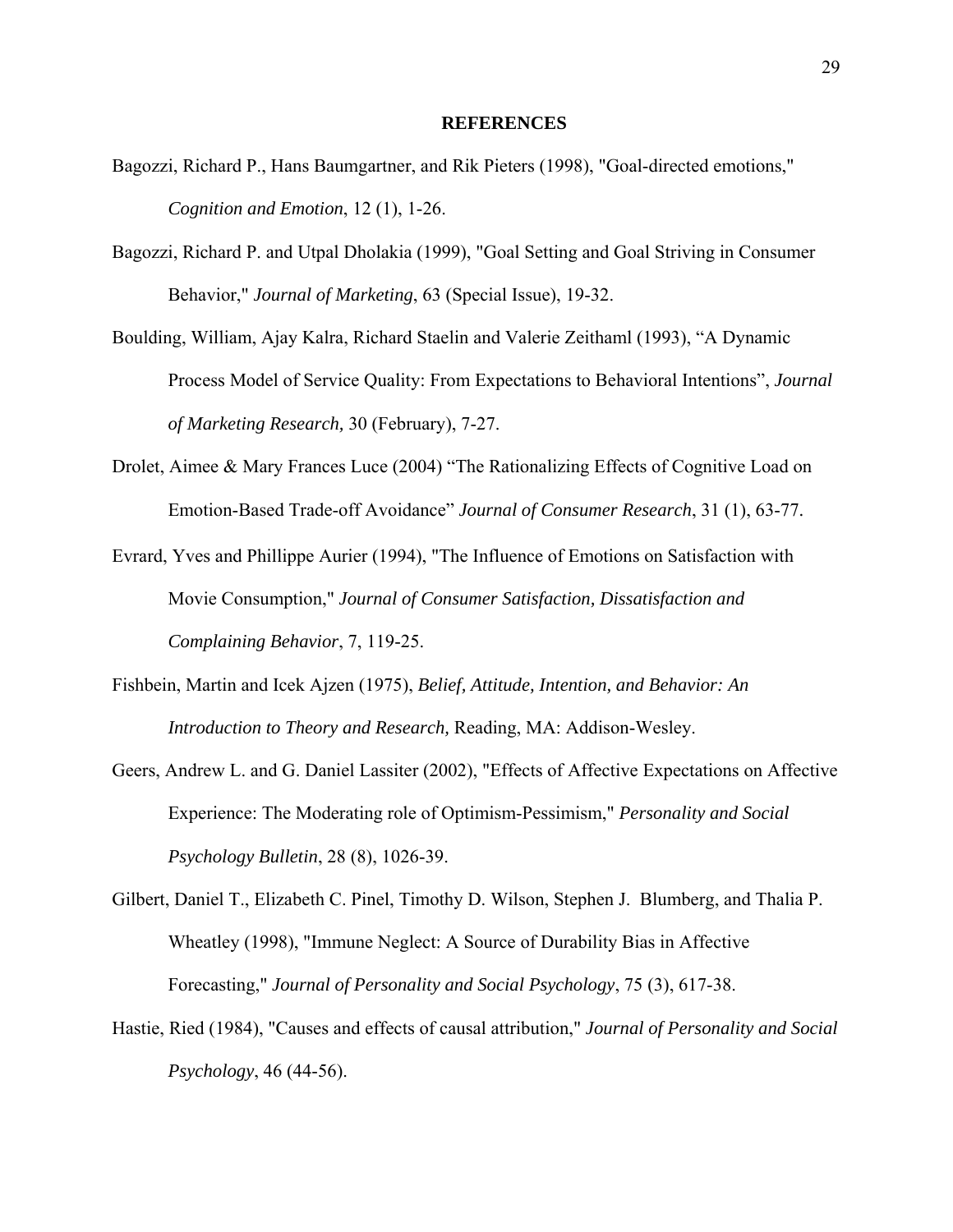- Herr, Paul M., Frank R. Kardes, and John Kim (1991), "Effects of Word-of-Mouth and Product-Attribute Information on Persuasion: An Accessibility-Diagnosticity Perspective," *Journal of Consumer Research*, 17 (March), 454-62.
- Isen, Alice M. (2000), "Positive Affect and Decision Making", in Michael Lewis and Jeannette M. Haviland-Jones, eds., *Handbook of Emotions*, NY: Guilford Press, 417-435.
- Ito, Tiffany A., Jeff T. Larsen, Kyle N. Smith, and John T. Cacioppo (1998), "Negative Information Weighs more Heavily on the Brain: The Negativity Bias in Evaluative Categorization," *Journal of Personality and Social Psychology*, 75 (4), 887-900.
- Kanouse, David E. and L. Reid Hanson (Jr). (1972), "Negativity in Evaluations," in *Attribution: Perceiving the Causes of Behavior*, ed. Edward E. Jones, Morristown, NJ: General Learning Press, 27-46.
- Loewenstein, George and David A. Schkade (1999), "Wouldn't it be Nice? Predicting Future Feelings," in *Well-being: The Foundations of Hedonic Psychology*, ed. D. Kahneman, E. Diener and N. Schwartz, New York: Russell Sage Foundation, 85-105.
- MacInnis Deborah J. Vanessa M. Patrick, and C. Whan Park (forthcoming), "Looking through the Crystal Ball: The Role of Affective Forecasting and Misforecasting in Consumer Behavior," *Review of Marketing Research*, Vol 2.
- March, James G. (1978), "Bounded Rationality, Ambiguity, and the Engineering of Choice," *Bell Journal of Economics*, 9, 231-74.
- Maheswaran, Durairaj and Shelly Chaiken (1991), "Promoting Systematic Processing in Low Motivation settings: Effect of Incongruent Information on Processing and Judgment," *Journal of Personality and Social Psychology,* 61*,* 13-25.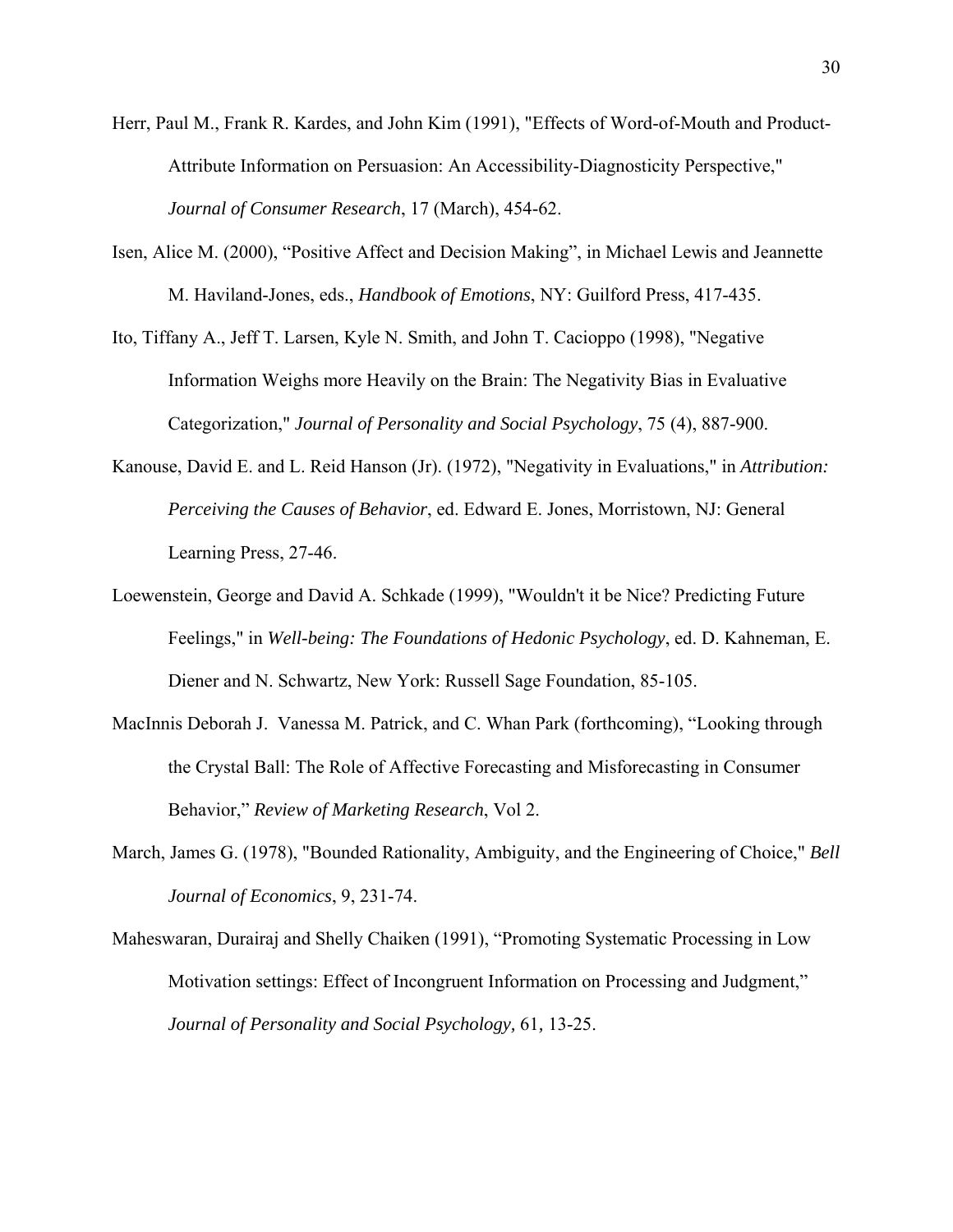- Mayer, John D., Yvonne N. Gaschke, Debra L. Braverman, and Temperence W. Evans (1992), "Mood-Congruent Judgment is a General Effect," *Journal of Personality and Social Psychology*, 63, 119-32.
- Mellers, Barbara A. (2000), "Choice and the Relative Pleasure of Consumption," *Psychological Bulletin*, 126 (6), 910-24.
- Mellers, Barbara, Ilana Ritov, and Alan Schwartz (1999), "Emotion-Based Choice," *Journal of Experimental Psychology: General*, 128, 332 -45.
- Norem, Julie K. (2004), "Defensive Pessimism, Optimism, and Pessimism," in Edward C. Chang (ed*.), Optimism and Pessimism: Implications for Theory, Research, and Practice*, Washington CD: American Psychological Association, pp. 77-100.
- Oliver, Richard L. (1993), "Cognitive, Affective, and Attribute Bases of the Satisfaction Response," *Journal of Consumer Research*, 20 (December), 418-30.
- Patrick, Vanessa M. and Deborah J. MacInnis. (2006), "Why Feelings Stray: Affective Misforecasting Drivers of Consumer Satisfaction" forthcoming in *Advances in Consumer Research*, Valdosta, GA: Association for Consumer Research.
- Pham, Michel Tuan (1998), "Representativeness, Relevance, and the Use of Feelings in Decision Making," *Journal of Consumer Research*, 25 (September), 144-59.
- Pham, Michel Tuan (2005), "The Logic of Feeling," *Journal of Consumer Psychology*, 14 (4), 360-369.
- Schwarz, Norbert (1990), "Feelings as Information: Informational and Motivational Functions of Affective States," in *Handbook of Motivation and Cognition: Foundations of Social Behavior*, ed. E. Tory Higgins and Richard M. Sorrentino, New York: Guilford, 527-61.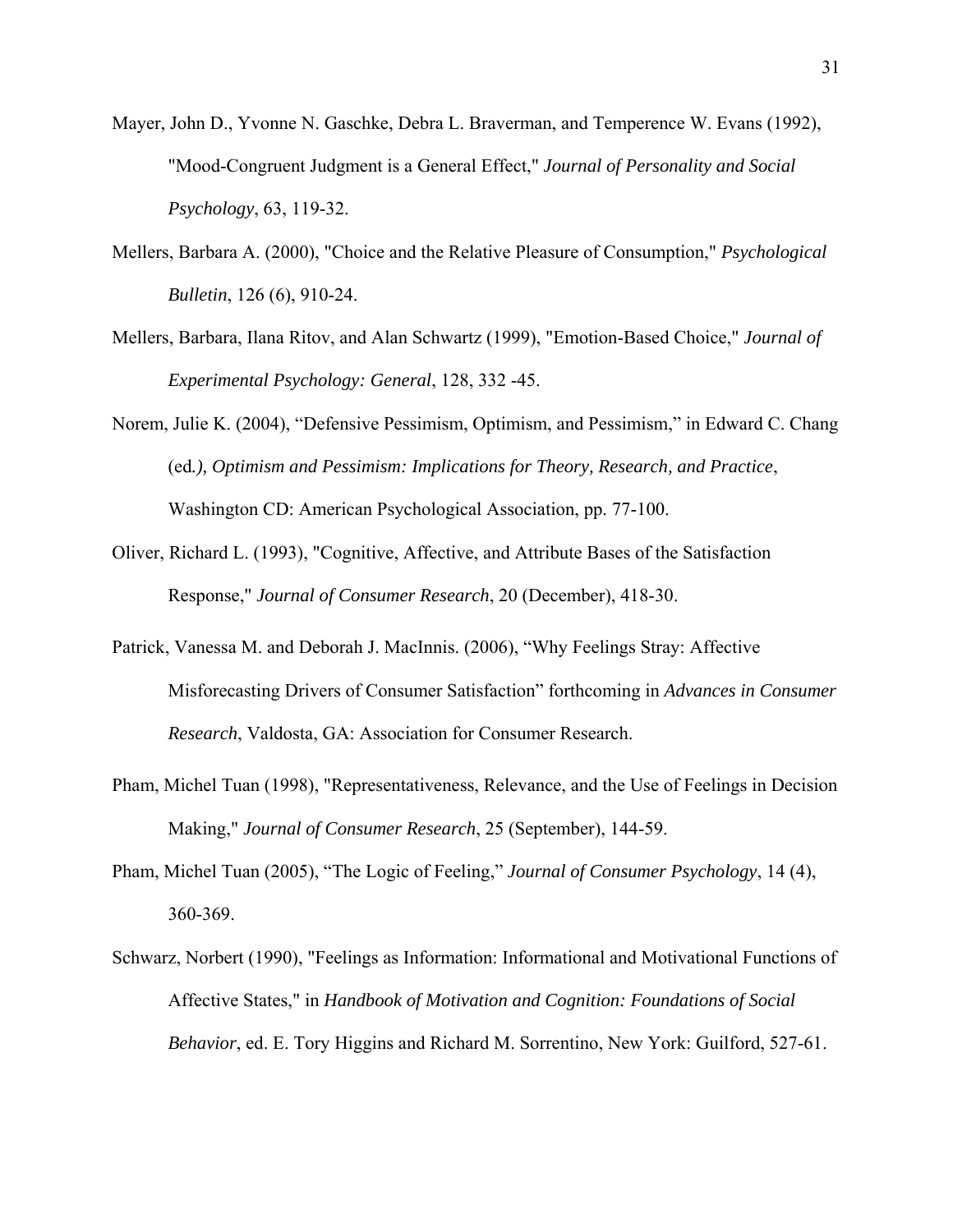- Schwarz, Norbert and Gerald L. Clore (1988), "How do I feel about it?" The Informative Function of Affective States," in *Affect, Cognition, and Social Behavior*, ed. Klaus Fiedler and Joseph Forgas, Toronto: Hogrefe International, 44-62.
- Shiv, Baba and Alexander Fedorikhin (1999), "Heart and Mind in Conflict: The Interplay of Affect and Cognition in Consumer Decision Making," *Journal of Consumer Research*, 26 (December), 278-92.
- Shiv, Baba and Joel Huber (2000), "The Impact of Anticipating Satisfaction on Consumer Choice," *Journal of Consumer Research*, 27 (September), 202-16.
- Skowronski, John J. and Donal E. Carlston (1989), "Negativity and Extremity Biases in Impression Formation: A Review of Explanations," *Psychological Bulletin*, 105, 131-42.
- Taylor, Shelly E. and Susan T. Fiske (1978), *Salience, Attention and Attribution: Top of the Head Phenomena*, New York: Academic Press, Inc.
- Voss, Kevin E., Eric R. Spangenberger, and Biance Grohmann (2003), "Measuring the Hedonic and Utilitarian Dimensions of Consumer Attitude," *Journal of Marketing Research*, 40 (August), 310-20.
- Westbrook, Robert A. and Richard L. Oliver (1991), "The Dimensionality of Consumption Emotion Patterns and Consumer Satisfaction," *Journal of Consumer Research*, 18, 84-91.
- Wilson, Timothy D. and Daniel T. Gilbert (2003), "Affective Forecasting," in *Advances in Experimental Social Psychology*, Vol. 35, ed. Mark P. Zanna, New York: Elsevier, 345- 411.
- Wong, Paul T.P. and Bernard Weiner (1981), "When people ask 'why' questions and the heuristics of attributional search," *Journal of Personality and Social Psychology*, 40 (4), 650-63.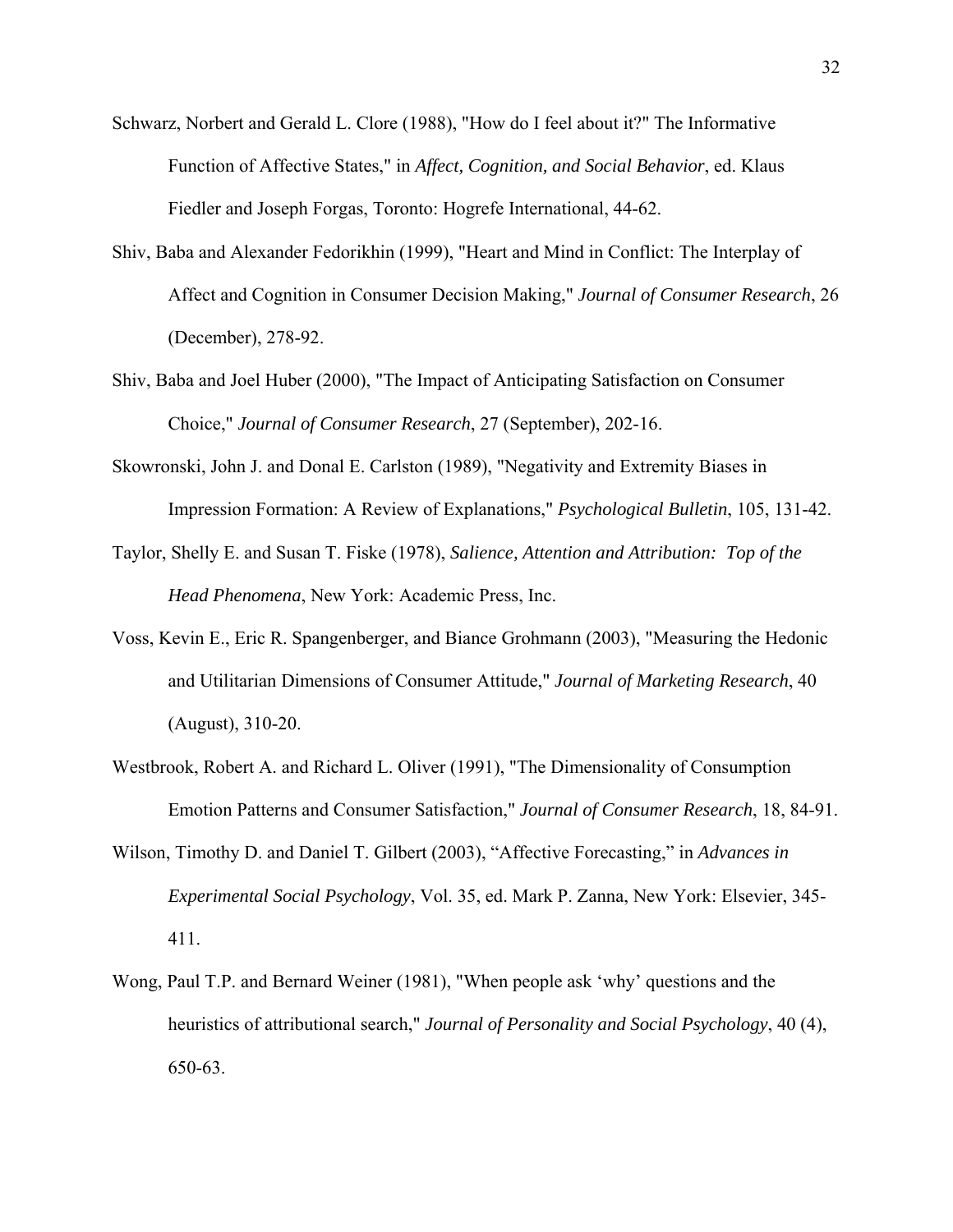#### TABLE 1

#### **Independent Variables Unstandardized Coefficients Beta Std Error Standardized**  Beta R<sup>2</sup> **Table 1a: Study 1 Model 1: "Feelings worse than forecasted"** Misforecasting gap  $-0.34$   $-0.34$   $-0.7$   $-0.31*$   $-0.7$   $-0.7$   $-0.29*$   $-0.7$ Experienced Affect .29 .07 Performance .49 .09 .45\* Expectancy-Disconfirmation  $-0.0$   $11$   $-0.00$ **Model 2: "Feelings better than forecasted"**  Misforecasting gap  $-16$   $-11$   $-14$   $-33$ Experienced Affect .42 .09 .45\* Performance  $.48$   $.12$   $.43*$ Expectancy-Disconfirmation  $-06$  .12  $-05$ **Table 1b: Study 2 Model 1: "Feelings worse than forecasted – elaboration opportunity high" .80**  Misforecasting gap  $-37$  .15  $-31*$ Experienced Affect .46 .15 .39\* Performance .39 .24 .32 Expectancy-Disconfirmation .09 .22 .08 **Model 2: "Feelings worse than forecasted - elaboration opportunity low"** Misforecasting gap -.32 .17 -.32 **.79**  Experienced Affect  $.50$  .19  $.14*$ Performance .51 .23 .35\* Expectancy-Disconfirmation  $-03$  .25  $-02$ **Model 3: "Feelings better than forecasted - elaboration opportunity high" .81**  Misforecasting gap  $.28$  .18 .28 Experienced Affect .85 .23 .68\* Performance .21 .37 .18 Expectancy-Disconfirmation .34 .32 .35 **Model 4: "Feelings better than forecasted - elaboration opportunity low"** Misforecasting gap  $.01$  .16 .01 .82 Experienced Affect .42 .22 .25 Performance .84 .17 .74\* Expectancy-Disconfirmation .04 .15 .03

### REGRESSIONS OF THE IMPACT OF AMF ON EVALUATIONS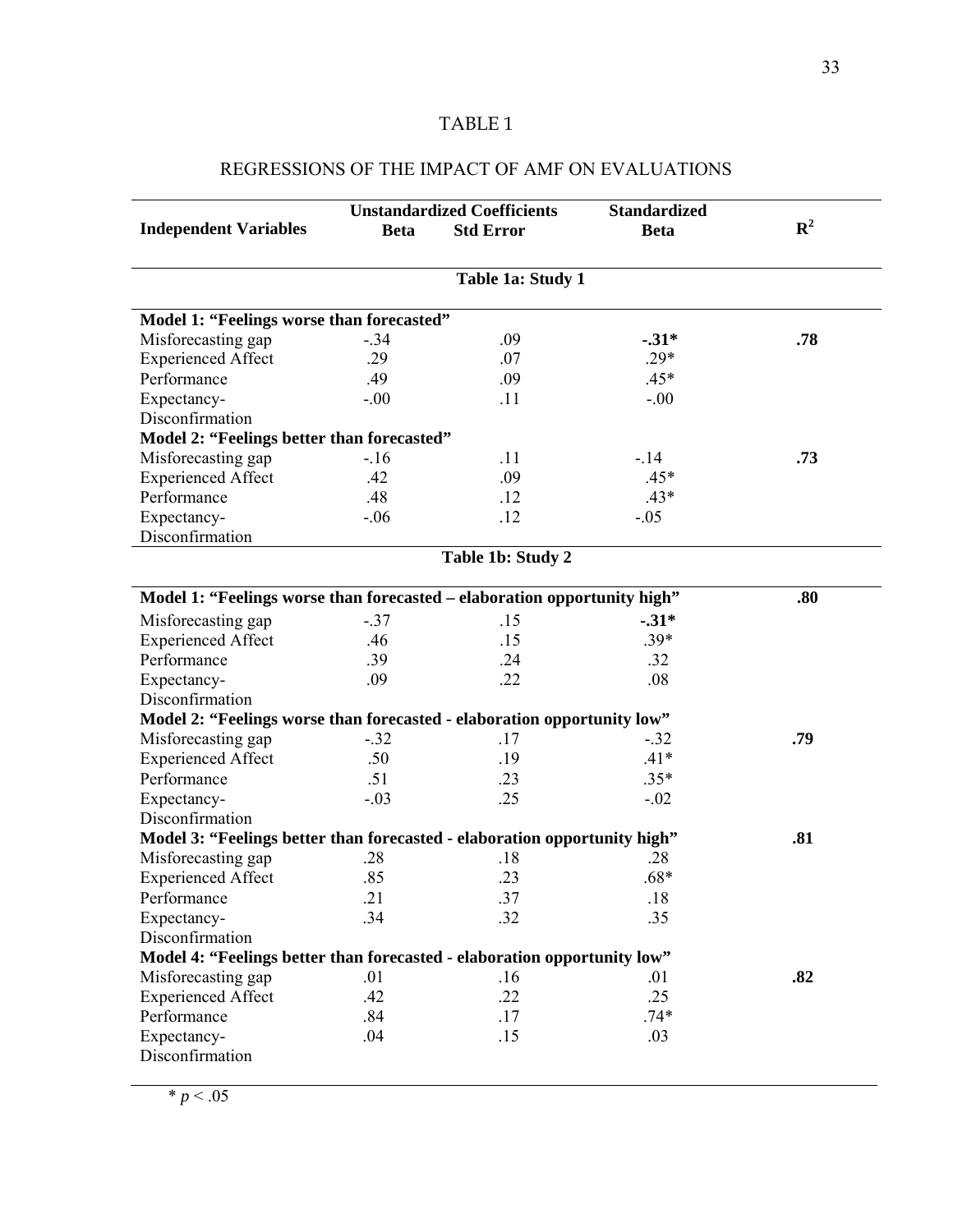## **FIGURE 1**

## CONCEPTUAL MODEL

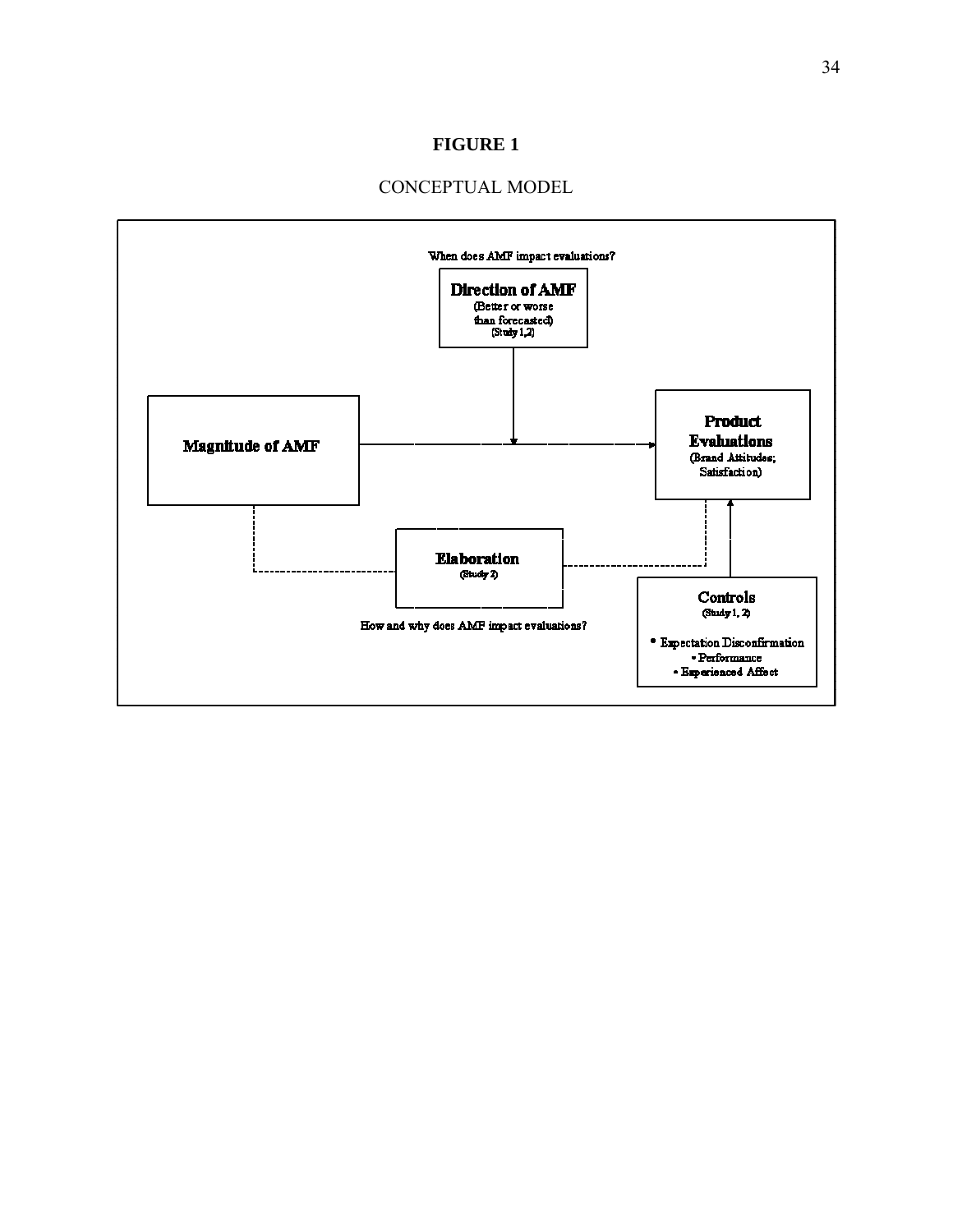## **FIGURE 2**

## POSSIBLE IMPACT OF THE DIRECTION AND MAGNITUDE OF AMF ON EVALUATIONS



WTF= worse than forecasted **BTF=** better than forecasted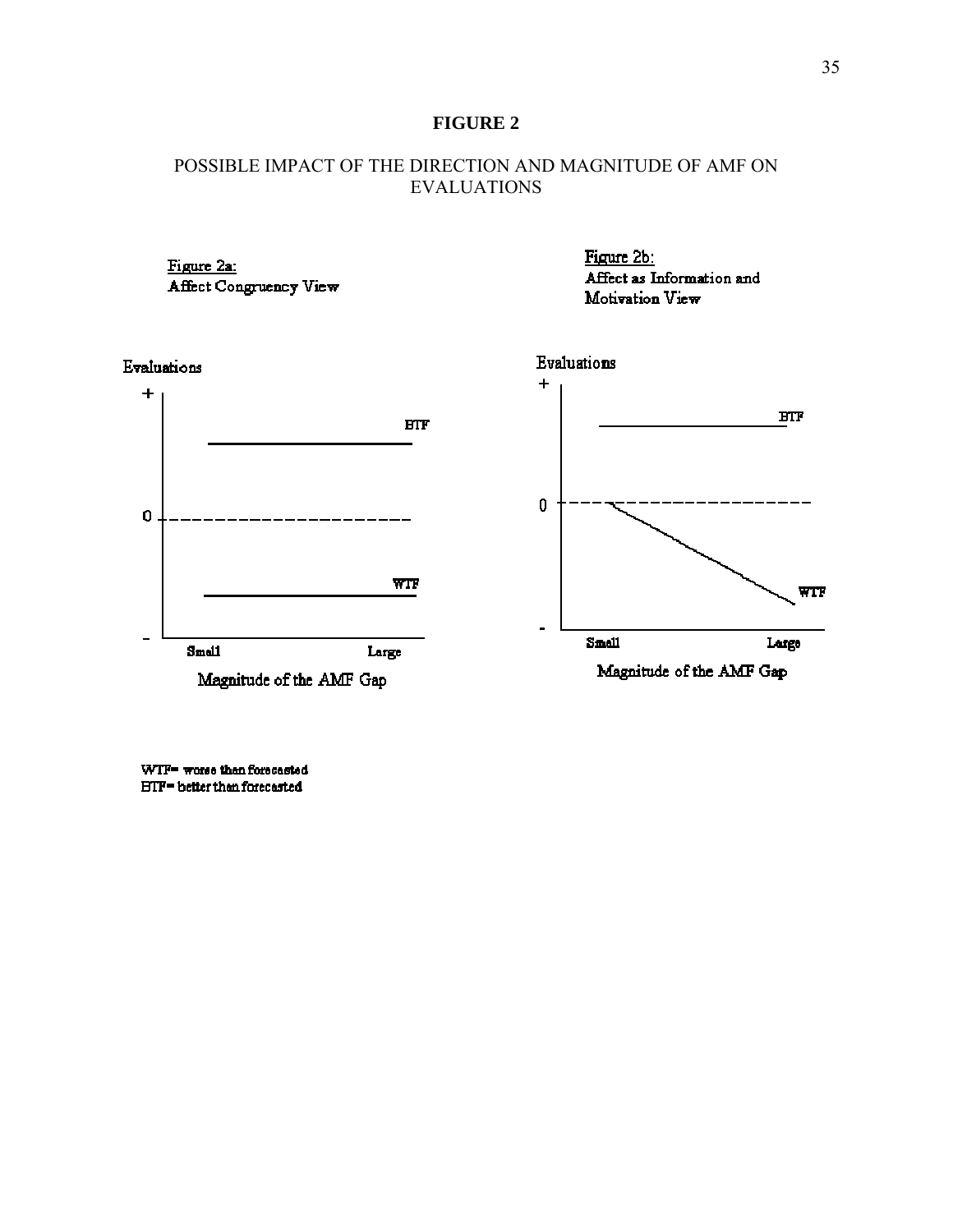## HEADINGS LIST

## **1. AFFECTIVE MISFORECASTING**

- 2. Dimensions of Affective Misforecasting
- 2. Differentiating AMF from Experienced Affect and Expectancy-Disconfirmation

# **1. CONCEPTUAL MODEL AND HYPOTHESES**

# **1. STUDY 1: THE ASYMMETRIC EFFECT OF AMF ON EVALUATIONS**

- 2. Objectives, Design and Procedure
- 3. *Independent Variables.*
- 3. *Manipulation Checks.*
- 3. *Dependent Variable.*
- 3. *Control Variables.*
- 2. Results
- 3. *Manipulation checks.*
- 3. *Effect of AMF on Evaluation.*
- 2. Discussion

# **1. STUDY 2: THE UNDERLYING PROCESS OF ELABORATION**

- 2. Design and Procedure
- 3. *Manipulation of AMF.*
- 3. *Manipulation Elaboration Opportunity.*
- 2. Dependent Variables
- 3. *Forecasted and Experienced Affect:*
- 3. *Evaluation.*
- 3. *Elaboration Opportunity.*